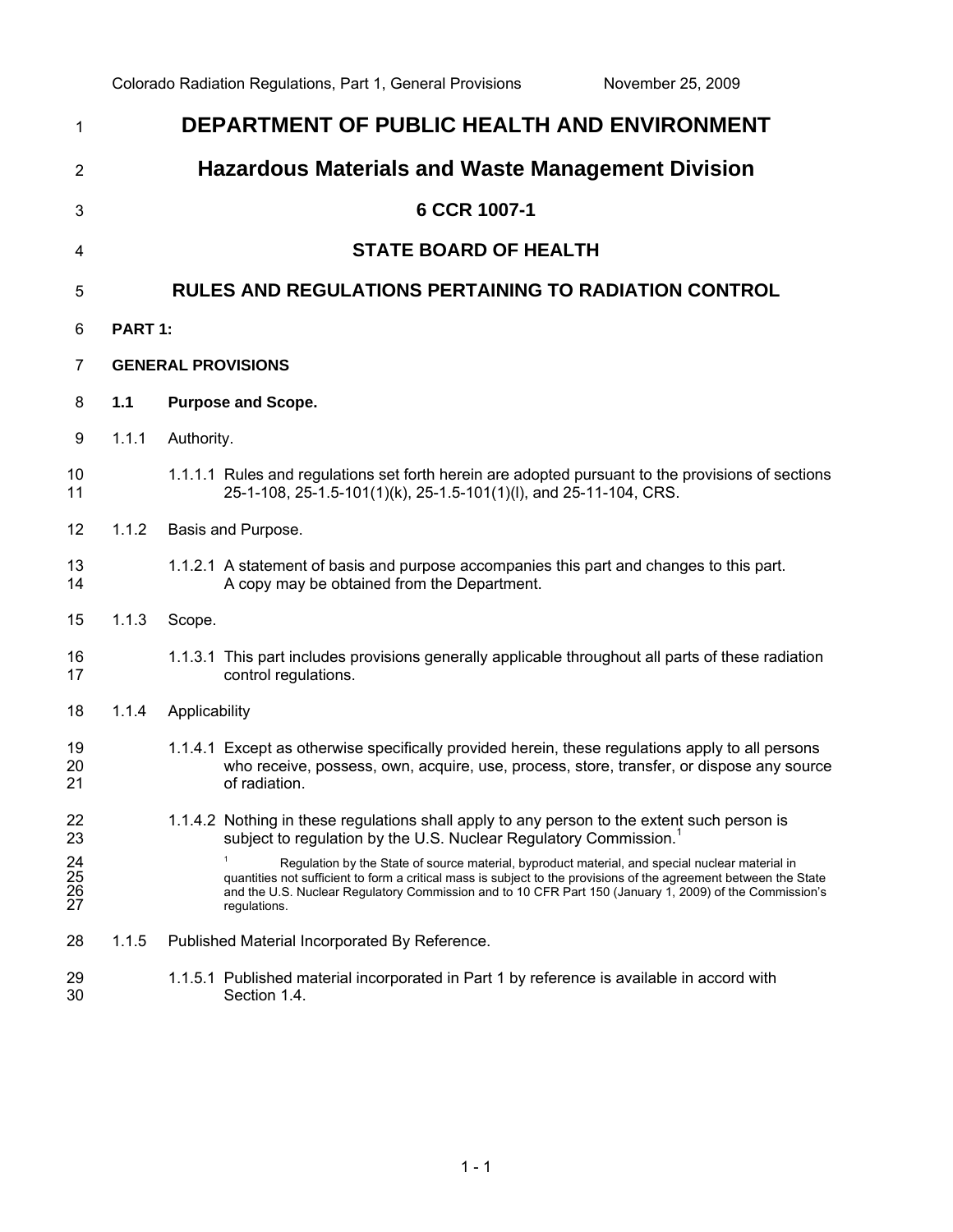# 31 **1.2 Definitions.**

- 32 33 34 35 1.2.1 Definitions of general applicability to the *Rules and Regulations Pertaining to Radiation Control*  promulgated by the Department pursuant to provisions of sections 25-1-108, 25-1.5-101(1)(k), 25-1.5-101(1)(l), and 25-11-104, CRS, are set forth in section 1.2.2 and shall be liberally construed to protect the public health by controlling excess radiation.
- 36 37 38 1.2.2 As used in these regulations, each term below has the definition set forth. A cross-reference is provided for each common abbreviation. Any additional definition used only in a single part of these regulations is found in that part.
- 39 40 41 "A<sub>1</sub>" means the maximum activity of special form radioactive material permitted in a Type A package. This value is either listed in Appendix 17A or may be derived in accordance with the procedures prescribed in Appendix 17A.
- 42 43 44 45 "A2" means the maximum activity of radioactive material, other than special form, low specific activity (LSA) and surface contaminated object (SCO) material, permitted in a Type A package. This value is either listed in Appendix 17A or may be derived in accordance with the procedures prescribed in Appendix 17A.
- 46 "AAPM" means the American Association of Physicists in Medicine.
- 47 48 "Absorbed dose" (D) means the energy imparted by ionizing radiation per unit mass of irradiated material. The units of absorbed dose are the gray (Gy) and the rad.
- 49 "Absorbed dose rate" means absorbed dose per unit time.
- 50 51 52 53 "Accelerator" means any machine capable of accelerating electrons, protons, deuterons, or other charged particles in a vacuum and of discharging the resultant particulate or other radiation into a medium at energies usually in excess of 1 MeV. For purposes of this definition, "linear accelerator" or "particle accelerator" is an equivalent term.
- 54 55 "Accelerator-produced radioactive material" means any material made radioactive by an accelerator.
- 56 57 "Accessible surface" means the external surface of the radiation machine enclosure or housing provided by the manufacturer.
- 58 59 "Accident" means any unintended event (including an operating error, equipment failure or other mishap) that could:
- 60

- (1) Result in a dose in excess of regulatory limits on site or for the public; or
- (2) Have consequences or potential consequences which cannot be ignored from the point of view of protection or safety (such as an actual or potential substantial degradation of the level of protection or safety of the facility or release of radioactive material in sufficient quantity to warrant consideration of protective actions).
- 66 "Act" means Title 25, Article 11, Colorado Revised Statutes (CRS), as amended.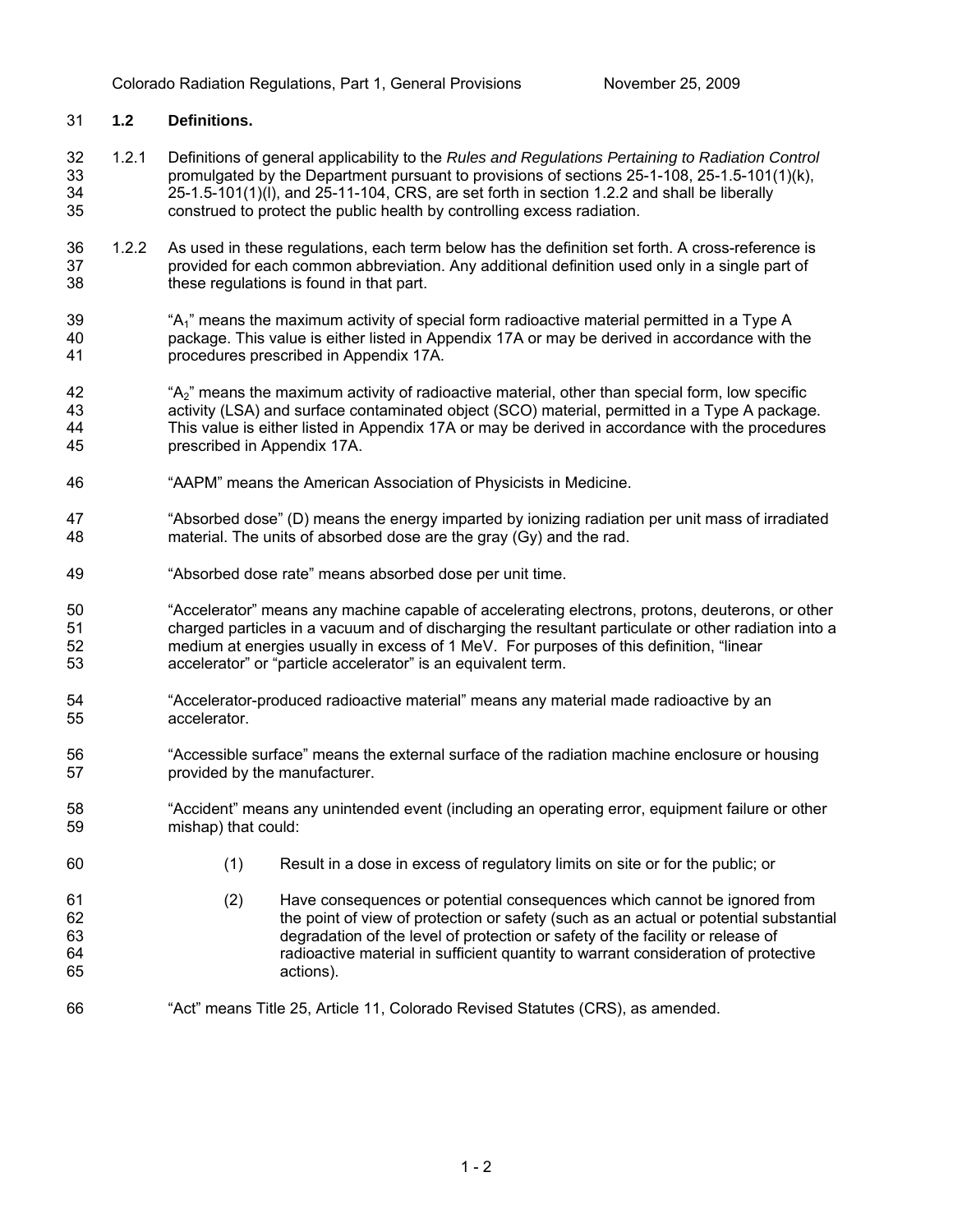- 67 "Action levels". See "action limits".
- 68 69 70 71 72 "Action limits" means the minimum and maximum values of a quality assurance measurement that can be interpreted as representing acceptable performance with respect to the parameter being tested. Values less than the minimum or greater than the maximum action limit or level indicate that corrective action must be taken. Action limits or levels are also sometimes called control limits or levels.
- 73 74 "Activity" means the rate of disintegration or transformation or decay of radioactive material. The units of activity are the becquerel (Bq) and the curie (Ci).
- 75 76 "Acute" means radiation dose(s) or chemical exposure(s) occurring within a short period of time (24 hours or less).
- 77 78 79 "Address of use" means the facility designated on the license or registration where radioactive material is permitted to be produced, prepared, received, used, processed, or stored or where a radiation machine is permitted to be installed, operated, repaired or stored.
- 80 "Adult" means an individual 18 or more years of age.
- 81 82 83 "Agreement State" means any State with which the U.S. Nuclear Regulatory Commission or the U.S. Atomic Energy Commission has entered into an effective agreement under subsection 274b. of the Atomic Energy Act of 1954, as amended (73 Stat. 689).
- 84 85 86 87 "Air kerma" (K) means the kinetic energy released in the mass of a small volume of air by ionizing radiation (see kerma). Air kerma is measured in joules per kilogram (J/kg). For diagnostic x-rays, air kerma is the same as the absorbed dose measured in gray (Gy) delivered to the volume of air in the absence of scatter.
- 88 "Air kerma rate" (AKR) means the air kerma per unit time.
- 89 90 "Air-purifying respirator" means a respirator with an air purifying filter, cartridge, or canister that removes specific air contaminants by passing ambient air through the air-purifying element.
- 91 92 "Airborne radioactive material" means any radioactive material dispersed in the air in the form of dusts, fumes, particulates, mists, vapors, or gases.
- 93 94 "Airborne radioactivity area" means a room, enclosure, or area in which airborne radioactive material exists in a concentration:
	- (1) In excess of the derived air concentration (DAC) specified in Appendix 4B, Table 4B1; or
- 97 98 99 100 (2) To such a degree that an individual present in the area without respiratory protective equipment could exceed, during the hours an individual is present in a week, an intake of 0.6 percent of the annual limit on intake (ALI) or 12 DAC-hours.
- 101 "Airline respirator". See "supplied-air respirator".

95 96

102 103 104 "Alert" means an event may occur, is in progress, or has occurred that could lead to a release of radioactive material but that the release is not expected to require a response by offsite response organizations to protect any individual(s) offsite.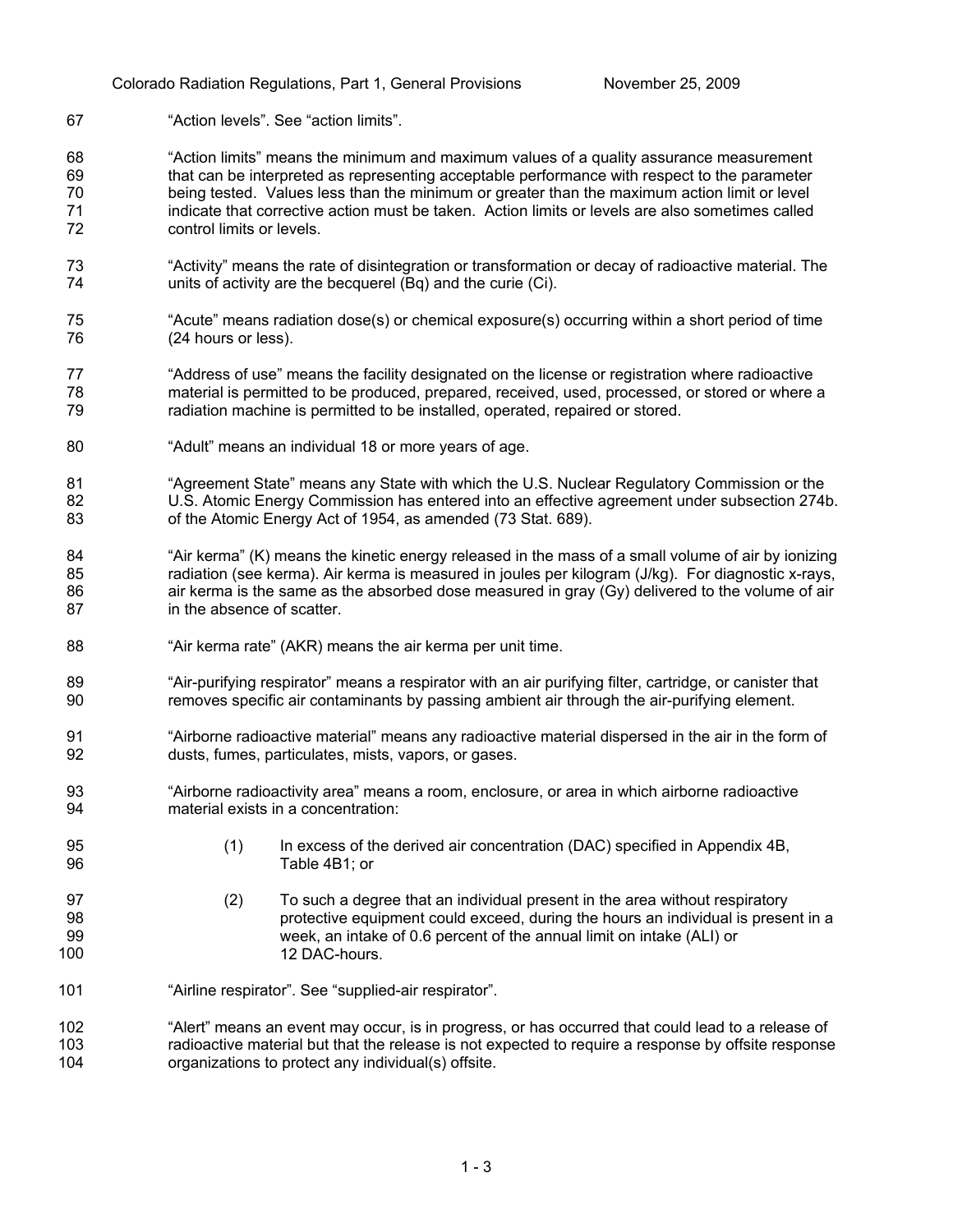105 "ALI". See "annual limit on intake".

106 107 108 109 110 111 "Annual limit on intake" (ALI) means the derived limit for the amount of radioactive material taken into the body of an adult worker by inhalation or ingestion in a year. ALI is the smaller value of intake of a given radionuclide in a year by the reference human that would result in a committed effective dose equivalent of 0.05 Sv (5 rem) or a committed dose equivalent of 0.5 Sv (50 rem) to any individual organ or tissue. ALI values for intake by ingestion and by inhalation of selected radionuclides are given in Part 4, Appendix 4B, Table 4B1, Columns 1 and 2.

- 112 "Annually" means either:
- 113
- (1) At intervals not to exceed 1 year; or
- 114
- 
- (2) Once per year, at about the same time each year (plus or minus 1 month).
- 115 "ANSI" means the American National Standards Institute.
- 116 117 "Applicant" means any person who applies for a Department license, registration, certification or other acceptance, approval or permit.
- 118 119 120 "Area of use" means a portion of an address of use that has been set aside for the purpose of receiving, producing, preparing, processing, using, or storing radioactive material or installing, operating, repairing, or storing a radiation machine.
- 121 122 123 124 125 126 127 "As low as is reasonably achievable" (ALARA) means making every reasonable effort to maintain exposures to radiation as far below the dose limits in these regulations as is practical, consistent with the purpose for which the licensed or registered activity is undertaken, taking into account the state of technology, the economics of improvements in relation to state of technology, the economics of improvements in relation to benefits to the public health and safety, and other societal and socioeconomic considerations, and in relation to utilization of nuclear energy and licensed or registered sources of radiation in the public interest.
- 128 129 130 131 "Assigned protection factor" (APF) means the expected workplace level of respiratory protection that would be provided by a properly functioning respirator or a class of respirators to properly fitted and trained users. Operationally, the inhaled concentration can be estimated by dividing the ambient airborne concentration by the APF.
- 132 133 134 "Atmosphere-supplying respirator" means a respirator that supplies the respirator user with breathing air from a source independent of the ambient atmosphere, and includes supplied-air respirators (SAR) and self-contained breathing apparatus (SCBA) units.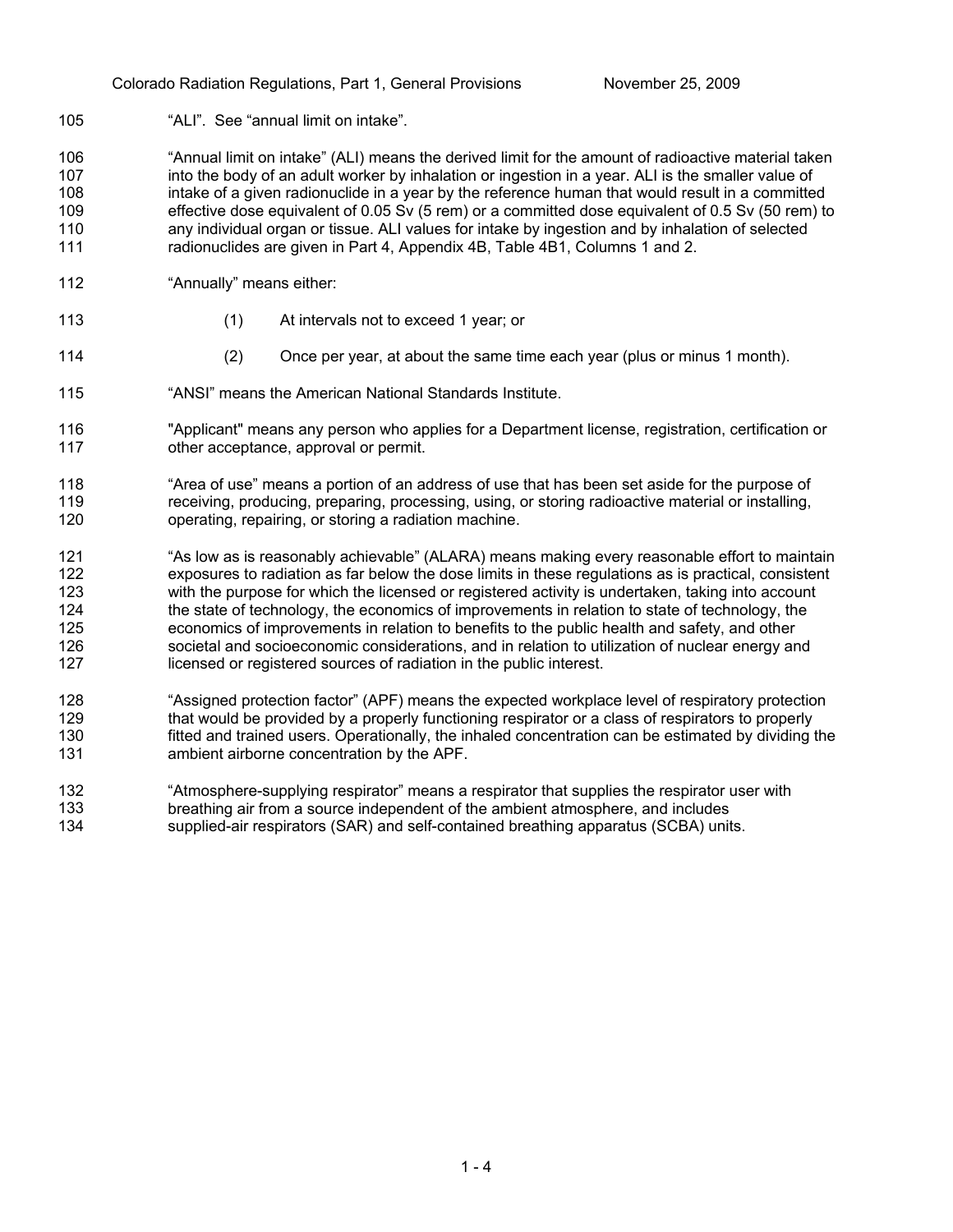- 135 136 137 "Authorized medical physicist" (AMP) means an individual who meets the Appendix 7B requirements that are applicable to a type of use of radioactive material licensed under Part 7 and has current Department approval to perform medical physics activities.
- 138 "Background radiation" means radiation from:
- 139 (1) Extraterrestrial sources;
- 140 141 142 (2) Naturally occurring radioactive material (which has not been technologically enhanced), including radon (except as a decay product of source or special nuclear material); and
- 143 144 145 (3) Global fallout as it exists in the environment from the testing of nuclear explosive devices or from past nuclear accidents such as Chernobyl that are not under the control of the licensee or registrant.
- 146 147 "Becquerel" (Bq) means the SI unit of activity. One becquerel is equal to 1 disintegration per second or transformation per second (dps or  $s^{-1}$ ).
- 148 149 "Becquerel per cubic meter", 1 Bq/m<sup>3</sup> (0.027 pCi/L), means a unit of radioactivity representing one disintegration per second per cubic meter.
- 150 151 152 153 "Bioassay" means the determination of kinds, quantities or concentrations, and, in some cases, the locations of radioactive material in the human body, whether by direct measurement, *in-vivo* counting, or by analysis and evaluation of materials excreted or removed from the human body. For purposes of these regulations, "radiobioassay" is an equivalent term.
- 154 155 156 "Brachytherapy" means a method of radiation therapy in which sealed, plated, embedded, activated, or electronic sources are utilized to deliver a radiation dose at a distance of up to a few centimeters, by surface, intracavitary, intraluminal or interstitial application.
- 157 158 "Business day" means any day of the year, exclusive of Saturdays, Sundays, and State of Colorado holidays.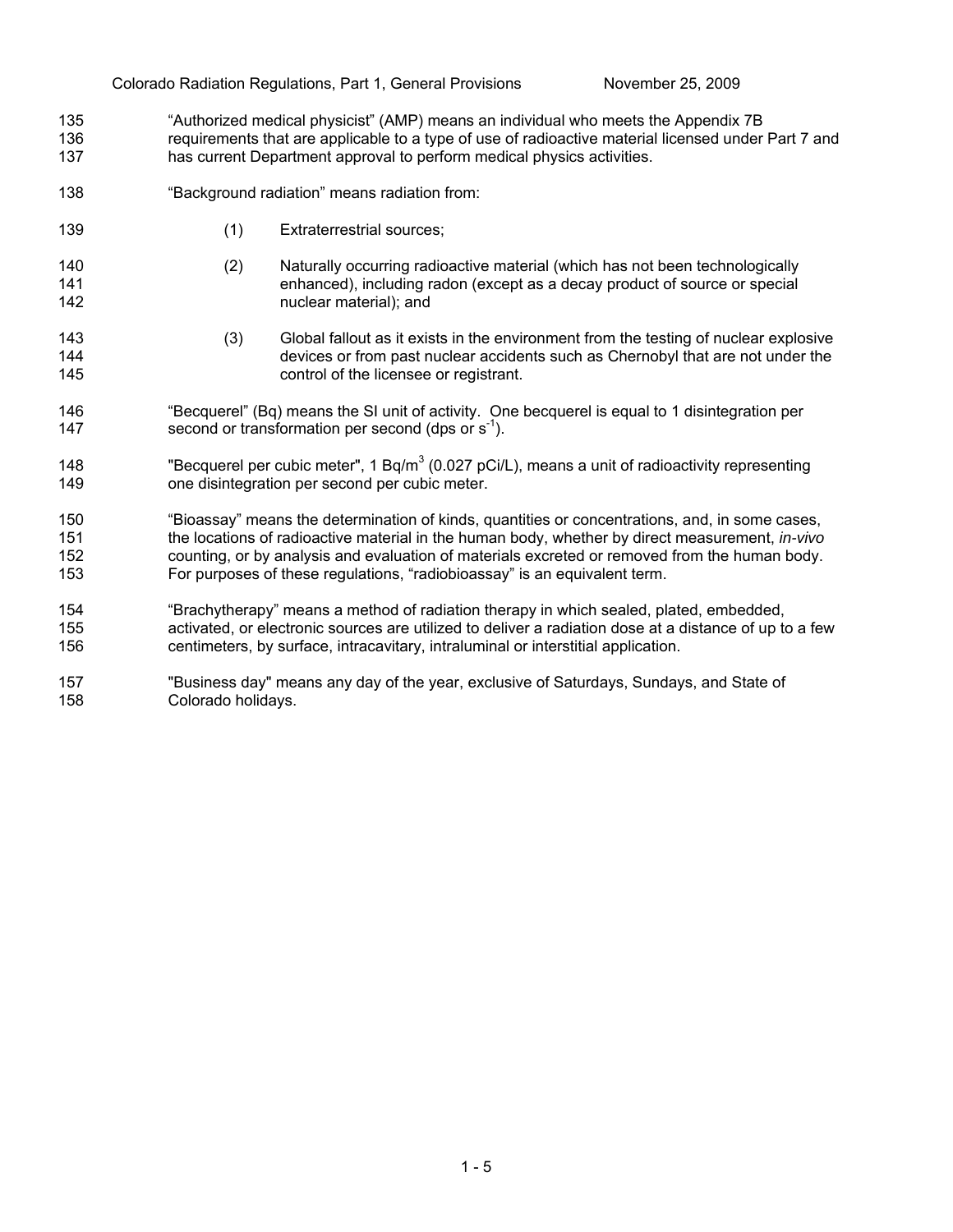|                                 |                                    |                                                                                                                                                                                                                                                             | Colorado Radiation Regulations, Part 1, General Provisions                                                                                                                                                                                                                                                                                                                                                                                                                  | November 25, 2009 |  |
|---------------------------------|------------------------------------|-------------------------------------------------------------------------------------------------------------------------------------------------------------------------------------------------------------------------------------------------------------|-----------------------------------------------------------------------------------------------------------------------------------------------------------------------------------------------------------------------------------------------------------------------------------------------------------------------------------------------------------------------------------------------------------------------------------------------------------------------------|-------------------|--|
| 159                             |                                    | "Byproduct material" means:                                                                                                                                                                                                                                 |                                                                                                                                                                                                                                                                                                                                                                                                                                                                             |                   |  |
| 160<br>161<br>162               | (1)                                |                                                                                                                                                                                                                                                             | Any radioactive material, except special nuclear material, yielded in or made<br>radioactive by exposure to the radiation incident to the process of producing or<br>utilizing special nuclear material;                                                                                                                                                                                                                                                                    |                   |  |
| 163<br>164<br>165<br>166<br>167 | (2)                                |                                                                                                                                                                                                                                                             | The tailings or wastes produced by the extraction or concentration of uranium or<br>thorium from ore processed primarily for its source material content, including<br>discrete surface wastes resulting from uranium or thorium solution extraction<br>processes (underground ore bodies depleted by these solution extraction<br>operations do not constitute "byproduct material" within this definition);                                                               |                   |  |
| 168<br>169                      | (3)                                |                                                                                                                                                                                                                                                             | Any material produced, extracted, or converted after extraction, for use for a<br>commercial, medical, or research activity, that:                                                                                                                                                                                                                                                                                                                                          |                   |  |
| 170                             |                                    | (a)                                                                                                                                                                                                                                                         | Is a discrete source of radium-226; or                                                                                                                                                                                                                                                                                                                                                                                                                                      |                   |  |
| 171                             |                                    | (b)                                                                                                                                                                                                                                                         | Has been made radioactive by use of a particle accelerator; or                                                                                                                                                                                                                                                                                                                                                                                                              |                   |  |
| 172<br>173                      | (4)                                | material, that:                                                                                                                                                                                                                                             | Any discrete source of naturally occurring radioactive material, other than source                                                                                                                                                                                                                                                                                                                                                                                          |                   |  |
| 174<br>175                      |                                    | (a)                                                                                                                                                                                                                                                         | Is extracted, or converted after extraction, for use for a commercial,<br>medical, or research activity; and                                                                                                                                                                                                                                                                                                                                                                |                   |  |
| 176<br>177<br>178               |                                    | (b)                                                                                                                                                                                                                                                         | Is determined by NRC to pose a threat to the public health and safety or<br>the common defense and security similar to the threat posed by a<br>discrete source of radium-226.                                                                                                                                                                                                                                                                                              |                   |  |
| 179                             | "Calendar quarter". See "quarter". |                                                                                                                                                                                                                                                             |                                                                                                                                                                                                                                                                                                                                                                                                                                                                             |                   |  |
| 180                             |                                    | "Calibration" means the determination of:                                                                                                                                                                                                                   |                                                                                                                                                                                                                                                                                                                                                                                                                                                                             |                   |  |
| 181<br>182                      | (1)                                |                                                                                                                                                                                                                                                             | The response or reading of an instrument relative to a series of known radiation<br>values over the range of the instrument; or                                                                                                                                                                                                                                                                                                                                             |                   |  |
| 183                             | (2)                                |                                                                                                                                                                                                                                                             | The strength of a source of radiation relative to a standard.                                                                                                                                                                                                                                                                                                                                                                                                               |                   |  |
| 184                             |                                    | "CCR" means the Colorado Code of Regulations.                                                                                                                                                                                                               |                                                                                                                                                                                                                                                                                                                                                                                                                                                                             |                   |  |
| 185                             |                                    | "CFR" means Code of Federal Regulations.                                                                                                                                                                                                                    |                                                                                                                                                                                                                                                                                                                                                                                                                                                                             |                   |  |
| 186<br>187<br>188               |                                    | "Chelating agent" means a substance that through binding allows efficient elimination of<br>radionuclide contamination from the human body (decorporation), for example, amine<br>polycarboxylic acids, hydroxy carboxylic acids, and polycarboxylic acids. |                                                                                                                                                                                                                                                                                                                                                                                                                                                                             |                   |  |
| 189<br>190                      |                                    | "Chiropractor" means an individual licensed by a State or Territory of the United States, the<br>District of Columbia or the Commonwealth of Puerto Rico to practice chiropractic health care.                                                              |                                                                                                                                                                                                                                                                                                                                                                                                                                                                             |                   |  |
| 191<br>192<br>193<br>194<br>195 |                                    |                                                                                                                                                                                                                                                             | "Class" means a classification scheme for inhaled material according to its rate of clearance from<br>the pulmonary region of the lung. Materials are classified as D, W, or Y, which applies to a range<br>of clearance half-times: for class D, days, of less than 10 days, for class W, weeks, from 10 to<br>100 days, and for class Y, years, of greater than 100 days. For purposes of these regulations,<br>"lung class" and "inhalation class" are equivalent terms. |                   |  |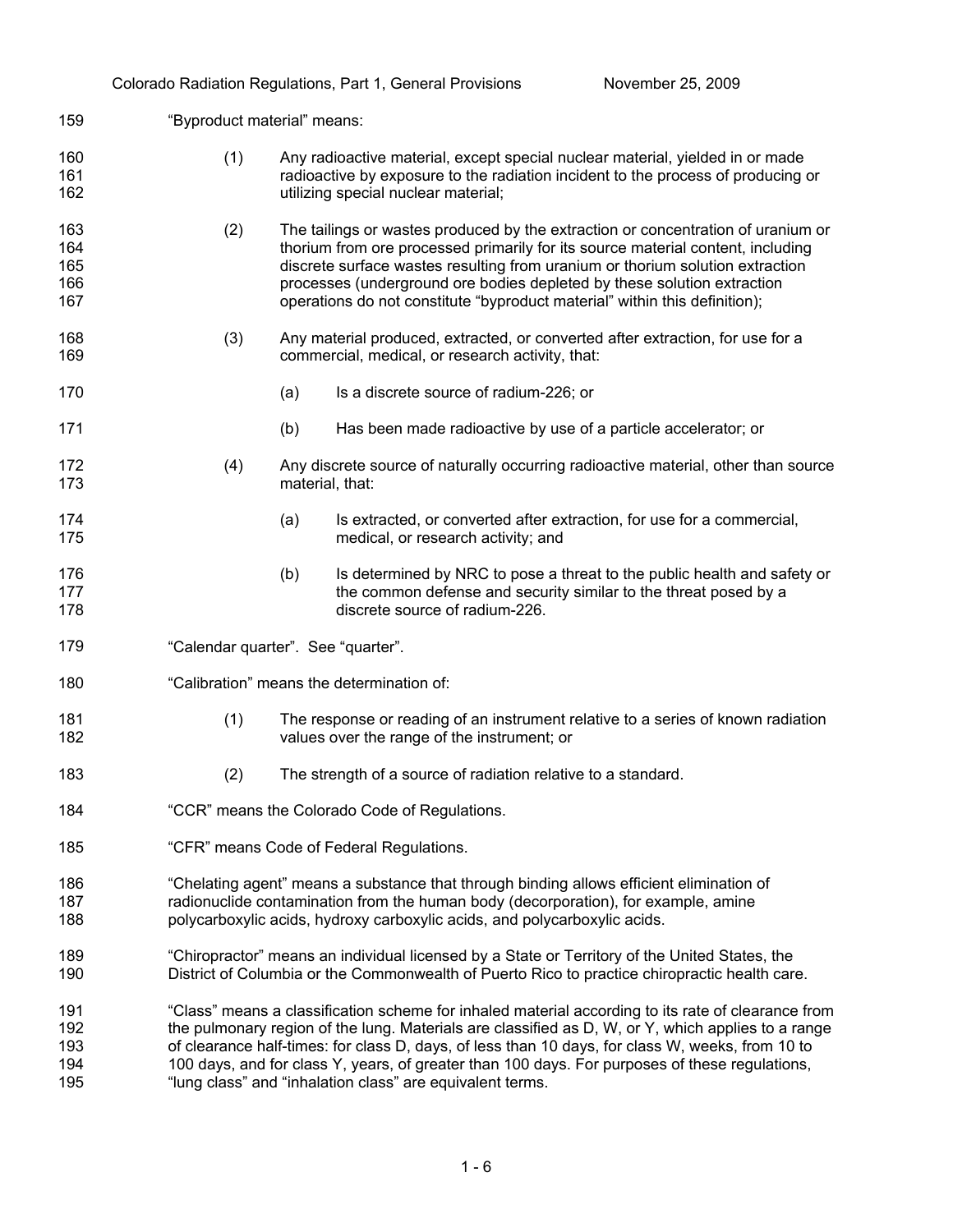196 197 "Collective dose" means the sum of the individual doses received in a given period of time by a specified population from exposure to a specified source of radiation.

198 199 200 201 202 203 "Commencement of construction" means any clearing of land, excavation or other substantial action related to a proposed activity that might adversely affect the natural environment of a site; this term does not include changes desirable for the temporary use of the land for public recreational uses, limited borings to determine site characteristics as necessary for environmental assessment or other pre-construction monitoring to establish background information related to the suitability of a site, or to the protection of environmental values.

- 204 205 206 "Committed dose equivalent" ( $H_{T,50}$ ) means the dose equivalent to organs or tissues of reference (T) that will be received from an intake of radioactive material by an individual during the 50-year period following the intake.
- 207 208 209 "Committed effective dose equivalent" ( $H<sub>E,50</sub>$ ) is the sum of the products of the weighting factors  $(W<sub>T</sub>)$  applicable to each of the body organs or tissues that are irradiated and the committed dose equivalent to each of these organs or tissues (H<sub>E</sub>,<sub>50</sub> =  $\Sigma$  W<sub>T</sub> $\star$ H<sub>T</sub>,<sub>50</sub>).
- 210 211 "Computer-readable medium" means that the Department's computer can transfer the information from the medium into its memory.
- 212 "Constraint" (dose constraint) means a value above which specified action is required.
- 213 "Contact hour" means an hour of training received through direct instruction.
- 214 215 "Continuing education" is lifelong learning to ensure that new information and knowledge is put into practice.
- 216 "Continuing education unit" (CEU) means one documentable contact hour.
- 217 218 219 "Controlled area" means an area, outside of a restricted area but inside the site boundary, access to which can be limited for any reason and/or the occupancy and activity of those within is subject to supervision.
- 220 221 222 223 "Cost estimate" means a document containing the total costs that would be incurred if an independent contractor were hired to perform decommissioning of the facility and disposal of radioactive materials at the facility, and associated administrative indirect and legal costs to the Department in conducting decommissioning oversight.
- 224 225 "Critical group" means the group of individuals reasonably expected to receive the greatest exposure to residual radioactivity for any applicable set of circumstances.
- 226 "CRS" means the Colorado Revised Statutes.
- 227 228 "Cumulative air kerma" means the total air kerma accrued from the beginning of an examination or procedure and includes all contributions from fluoroscopic and radiographic irradiation.
- 229 230 "Curie" means a unit of quantity of radioactivity. One curie (Ci) is that quantity of radioactive material that decays at the rate of  $3.7 \times 10^{10}$  transformations per second (s<sup>-1</sup>).
- 231 232 233 234 "Cyclotron" means a particle accelerator in which a magnetic field bends the path of charged particles. A cyclotron accelerates charged particles at energies usually in excess of 10 megaelectron volts and is commonly used for production of short half-life radionuclides for medical use.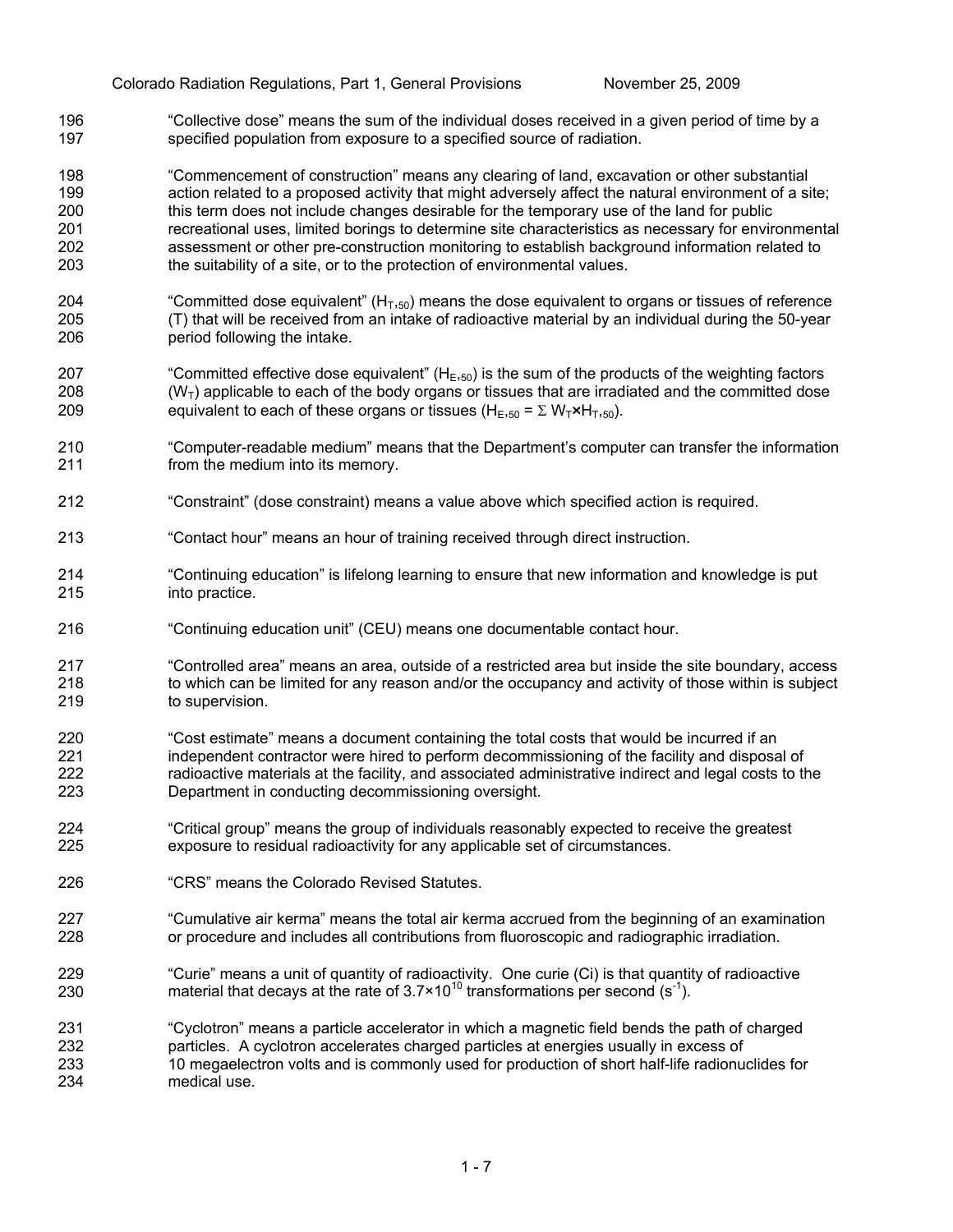235 "DAC". See "derived air concentration".

236 237 238 239 "Declared pregnant woman" means a woman who has voluntarily informed the licensee or registrant, in writing, of her pregnancy and the estimated date of conception. The declaration remains in effect until the declared pregnant woman withdraws the declaration in writing or is no longer pregnant.

- 240 241 "Decommission" means to remove a facility or site safely from service and reduce residual radioactivity to a level that permits:
- 242
- (1) Release of the property for unrestricted use and termination of the license; or

243 244

- (2) Release of the property under restricted conditions and termination of the license.
- 245 246 247 248 "Decommissioning funding plan" means a written document that contains a cost estimate for decommissioning and a description of the method for assuring funds for decommissioning, including means of adjusting cost estimates and associated funding levels periodically over the life of the facility.
- 249 250 "Decommissioning plan" means a written document that includes the licensee's planned procedures and activities for decommissioning of the facility or site.
- 251 252 "Deep dose equivalent"  $(H<sub>D</sub>)$ , which applies to external whole body exposure, means the dose equivalent at a tissue depth of 1 centimeter (1000 mg/cm<sup>2</sup>).
- 253 254 "Demand respirator" means an atmosphere-supplying respirator that admits breathing air to the facepiece only when a negative pressure is created inside the facepiece by inhalation.
- 255 256 "Dentist" means an individual licensed by a State or Territory of the United States, the District of Columbia or the Commonwealth of Puerto Rico to practice dentistry.
- 257 "Department" means the Colorado Department of Public Health and Environment.
- 258 259 260 "Depleted uranium" means the source material uranium in which the isotope uranium-235 is less than 0.711 weight percent of the total uranium present. Depleted uranium does not include special nuclear material.
- 261 262 263 264 265 "Derived air concentration" (DAC) means the concentration of a given radionuclide in air which, if breathed by the reference man for a working year of 2,000 hours under conditions of light work, results in an intake of one ALI. For purposes of these regulations, the condition of light work is an inhalation rate of 1.2 cubic meters of air per hour for 2,000 hours in a year. DAC values are given in Part 4, Appendix 4B, Table 4B1, Column 3.
- 266 267 268 269 270 "Derived air concentration-hour" (DAC-hour) means the product of the concentration of radioactive material in air, expressed as a fraction or multiple of the derived air concentration for each radionuclide, and the time of exposure to that radionuclide, in hours. A licensee or registrant may take 2,000 DAC-hours to represent one ALI, equivalent to a committed effective dose equivalent of 0.05 Sv (5 rem).
- 271 "Detector". See "radiation detector".
- 272 273 274 "Diagnostic imaging system" means an assemblage of components for the generation, emission, and reception of machine-produced x-rays and the transformation, storage and visual display of the resultant image.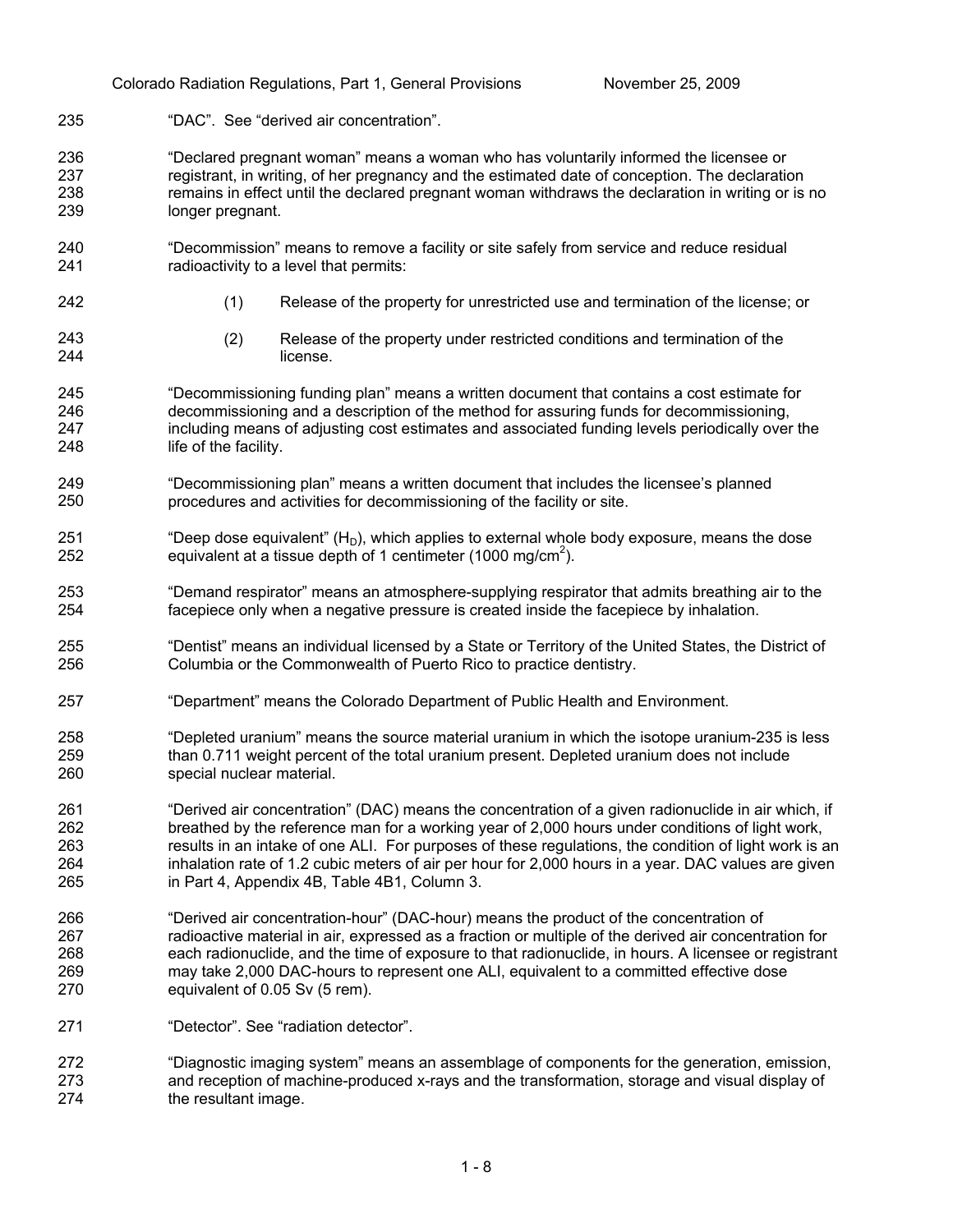- 275 276 277 278 "Direct supervision" means the supervisor is present in the facility and immediately available to observe, correct, assist and direct the supervisee throughout the performance of a procedure, as needed, but is not always required to be present in the room. For purposes of these regulations, "on-site supervision" is an equivalent term.
- 279 280 "Discrete source" means a radionuclide that has been processed so that its concentration within a material has been purposely increased for use for a commercial, medical, or research activity.
- 281 282 283 284 285 "Disposable respirator" means a respirator for which maintenance is not intended and that is designed to be discarded after excessive breathing resistance, sorbent exhaustion, physical damage, or end of service life renders it unsuitable for use. Examples of this type of respirator are a disposable half mask respirator or a disposable escape-only self-contained breathing apparatus (SCBA).
- 286 287 288 289 "Distinguishable from background" means that the detectable concentration of a radionuclide is statistically different from the background concentration of that radionuclide in the vicinity of the site or, in the case of structures, in similar materials using adequate measurement technology, survey, and statistical techniques.
- 290 "DOE" means the U.S. Department of Energy.
- 291 292 293 294 "Dose" is a generic term that means absorbed dose, dose equivalent, effective dose, effective dose equivalent, committed dose equivalent, committed effective dose equivalent, total organ dose equivalent, or total effective dose equivalent. For purposes of these regulations, "radiation dose" is an equivalent term.
- 295 296 297 298 "Dose commitment" means the total radiation dose to a part of the body that will result from retention of radioactive material in the body. For purposes of estimating the dose commitment, it is assumed that from the time of intake the period of exposure to retained material will not exceed 50 years.
- 299 300 301 "Dose equivalent"  $(H<sub>T</sub>)$  means the product of the absorbed dose in tissue, quality factor, and all other necessary modifying factors at the location of interest. The units of dose equivalent are the sievert (Sv) and rem.
- 302 303 "Dose limits" means the permissible upper bounds of radiation doses established in accordance with these regulations. For purposes of these regulations, "limits" is an equivalent term.
- 304 305 306 "Dosimetry processor" means an individual or an organization that processes and evaluates individual monitoring devices in order to determine the radiation dose delivered to the monitoring devices.
- 307 "DOT" means the U.S. Department of Transportation.
- 308 309 "Drill" means a supervised, hands-on instruction period intended to test, develop or maintain a specific emergency response capability. A drill may be a component of an exercise.
- 310 311 312 "Effective dose equivalent" ( $H_F$ ) means the sum of the products of the dose equivalent to each organ or tissue (H<sub>T</sub>) and the weighting factor (W<sub>T</sub>) applicable to each of the body organs or tissues that are irradiated (H<sub>E</sub> =  $\Sigma$  W<sub>T</sub>×H<sub>T</sub>).
- 313 "Embryo/fetus" means the developing human organism from conception until the time of birth.
- 314 315 "Emergency" means an event requiring prompt action to mitigate a threat to the health and safety of workers and the public or a threat of damage to the environment.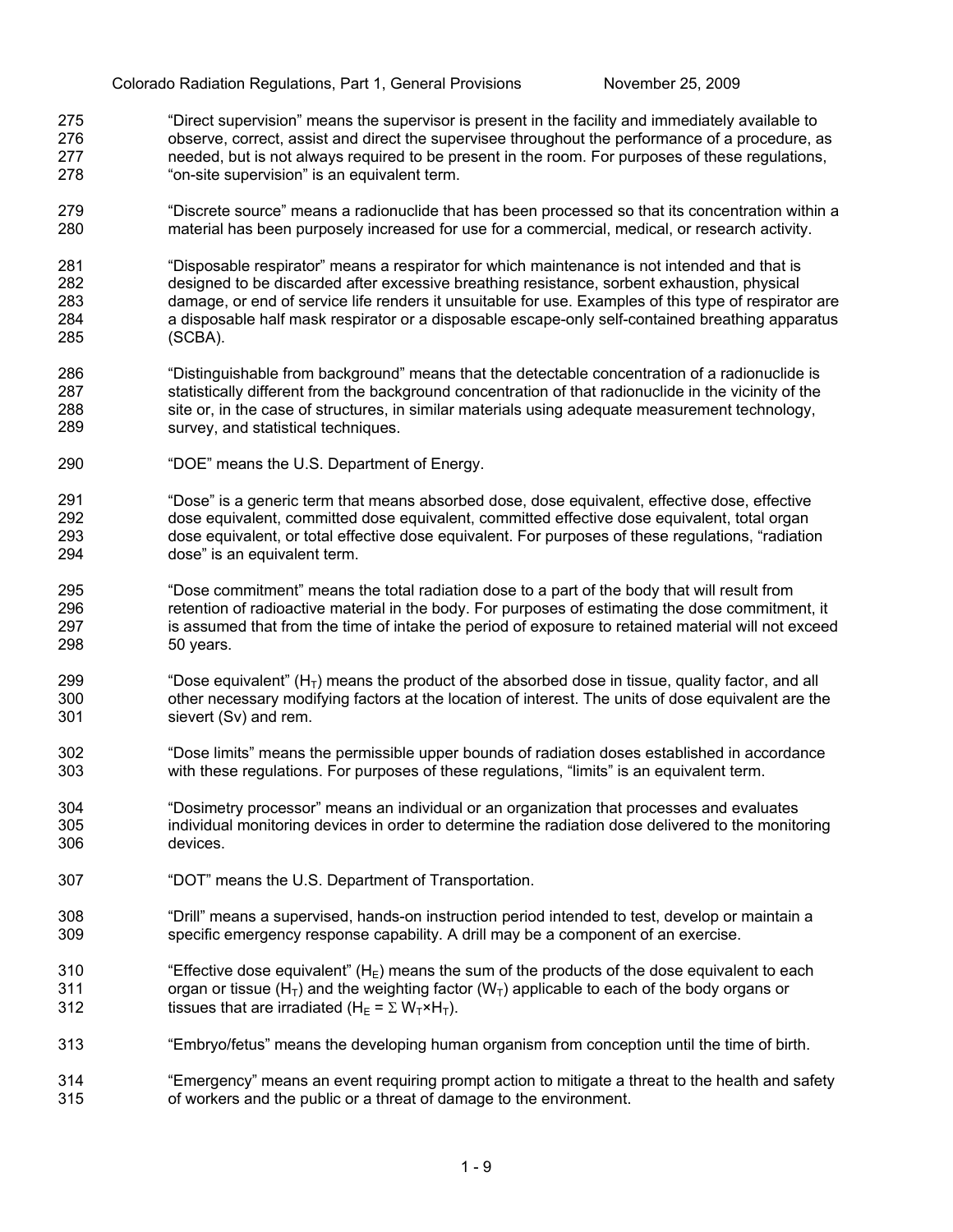- 316 317 318 319 "Emergency planning zone" means a geographic area surrounding a specific facility for which special planning and preparedness efforts are carried out to ensure that prompt and effective protective actions can reduce or minimize the impact of releases of radioactive material to public health and safety or to the environment.
- 320 321 "Enriched uranium" means uranium containing more uranium-235 than the naturally occurring distribution of uranium isotopes.
- 322 "Entrance exposure rate" means the exposure free-in-air per unit time.
- 323 324 325 326 "Entrance point" or "access point" means any location through which an individual could gain access to a radiation area, source of radiation or licensed or registered radioactive material, including an entry or exit portal of sufficient size to permit human entry, irrespective of its intended use.
- 327 328 "Evacuation" means the urgent removal of people from an area to avoid or reduce high-level, short-term exposure.
- 329 "Event" means a situation reasonably discrete in time, location and consequences.
- 330 331 "Examination" means performing a procedure, including selection of exposure settings, positioning the x-ray system and the patient, and initiating and terminating the exposure.
- 332 333 "Exercise" means a multi-faceted activity that tests the plans, procedures, adequacy of training, resources, and integrated capability of an emergency response system.
- 334 335 336 "Explosive material" means any chemical compound, mixture, or device which produces a substantial instantaneous release of gas and heat spontaneously or by contact with sparks or flame.
- 337 "Exposure" means being exposed to ionizing radiation or to radioactive material.
- "Exposure" means the quotient of dQ by dm where "dQ" is the absolute value of the total charge of the ions of one sign produced in air when all the electrons (negatrons and positrons) liberated by photons in a volume element of air having mass "dm" are completely stopped in air. The SI 341 **unit of exposure is the coulomb per kilogram**  $(C/kg)^2$ 338 339 340
- 342 343 <sup>2</sup> When not underlined as above, or indicated as "exposure" (X), the term "exposure" has a more general meaning in these regulations.
- 344 "Exposure rate" means the exposure per unit of time.
- 345 346 "External dose" means that portion of the dose equivalent received from any source of radiation outside the body.
- 347 "Extremity" means hand, elbow, arm below the elbow, foot, knee, or leg below the knee.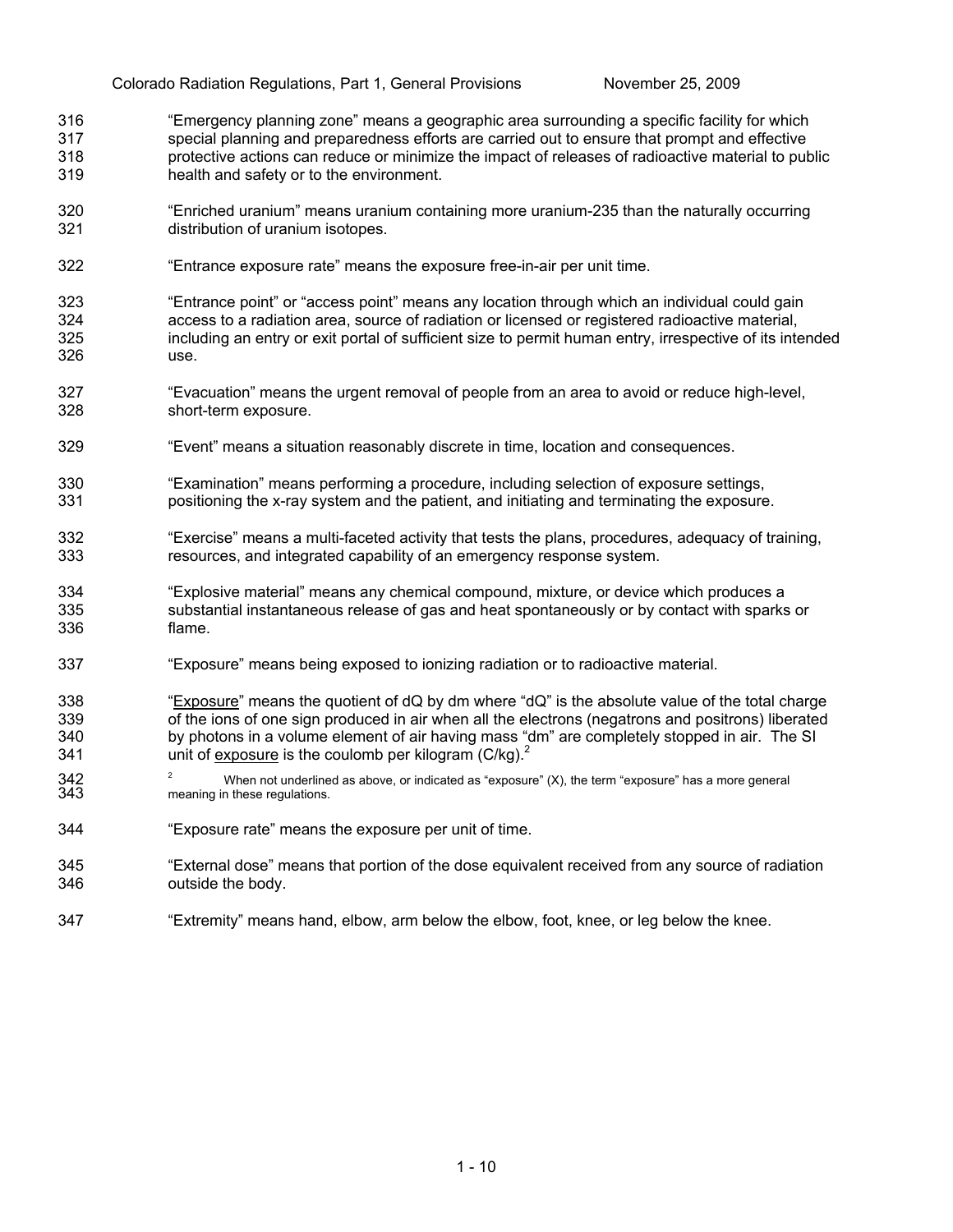- 348 349 350 "Facility" means the location within one building (or vehicle, or under one roof, or at one address) and under the same administrative control (multiple locations or addresses at a site or part of a site are considered together if so approved by the Department) at which:
- 351 352 (1) The possession, use, processing or storage of radioactive material is or was authorized;
- 353 (2) A radiation machine is or was installed, operated, repaired and/or stored; and/or
- 354 (3) A source of radiation is located.
- 355 "FDA" means the United States Food and Drug Administration.
- 356 357 358 "Filtering facepiece" (dust mask) means a negative pressure particulate respirator with a filter as an integral part of the facepiece or with the entire facepiece composed of the filtering medium, not equipped with elastomeric sealing surfaces and adjustable straps.
- 359 360 361 "Final radiation survey" means the survey of the facility or site after decommissioning activities have been completed during which the determination is made by the licensee that the facility or site meets the Department's release criteria.
- 362 363 364 "Financial surety" or "financial warranty" means the method of assuring that sufficient funds will be available at the time of license termination and decommissioning of the facility to cover all costs associated with the decommissioning.
- 365 366 367 368 369 "Fissile material" means the radionuclides uranium-233, uranium-235, plutonium-239, and plutonium-241, or any combination of these radionuclides. Fissile material means the fissile nuclides themselves, not material containing fissile nuclides. Unirradiated natural uranium and depleted uranium, and natural uranium or depleted uranium that has been irradiated in thermal reactors only, are not included in this definition.
- 370 371 372 "Fit factor" means a quantitative estimate of the fit of a particular respirator to a specific individual, and typically estimates the ratio of the concentration of a substance in ambient air to its concentration inside the respirator when worn.
- 373 374 "Fit test" means the use of a protocol to qualitatively or quantitatively evaluate the fit of a respirator on an individual.
- 375 376 377 "Former U.S. Atomic Energy Commission (AEC) or U.S. Nuclear Regulatory Commission (NRC) licensed facilities" means nuclear reactors, nuclear fuel reprocessing plants, uranium enrichment plants, or critical mass experimental facilities where AEC or NRC licenses have been terminated.
- 378 379 380 381 "General emergency" means an accident has occurred or is in progress which involves actual or imminent catastrophic reduction of facility safety systems with potential for loss of containment or confinement integrity or release of radioactive material that can be reasonably expected to exceed offsite protective action quides.<sup>3</sup>
- 382 383  $3$  A definition of "general emergency" is provided for reference and completeness. It is unlikely that any Colorado licensee would need to plan for a general emergency.
- 384 385 "General supervision" means the procedure is under the supervisor's overall direction and control but the supervisor's presence is not required during the performance of the procedure.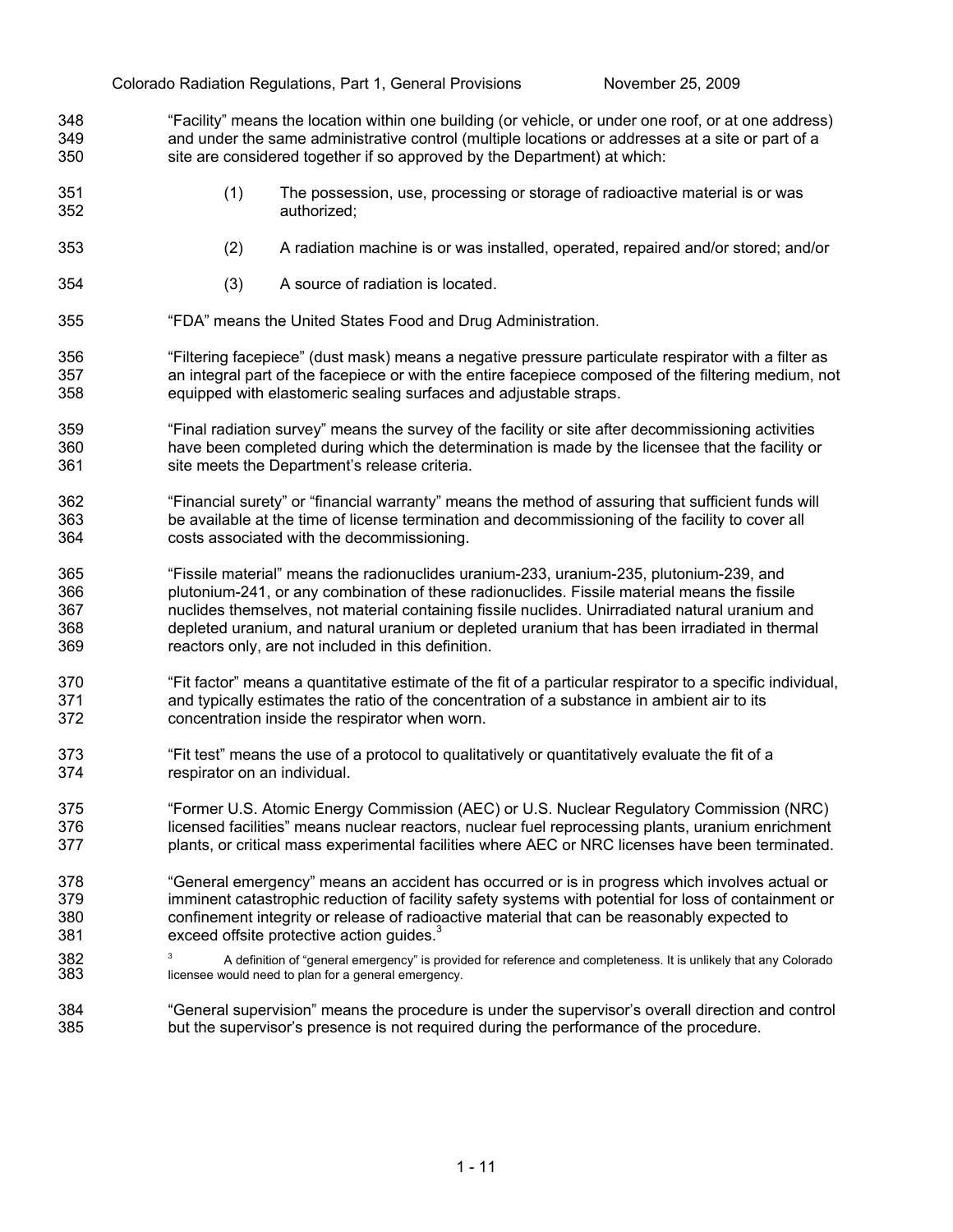- 386 387 388 389 390 "Generally applicable environmental radiation standards" means standards issued by the U.S. Environmental Protection Agency (EPA) under the authority of the Atomic Energy Act of 1954, as amended, that impose limits on radiation exposures or levels, or concentrations or quantities of radioactive material, in the general environment outside the boundaries of locations under the control of persons possessing or using radioactive material.
- 391 392 "Gray" (Gy) means the SI unit of absorbed dose. One gray is equal to an absorbed dose resulting from deposition of 1 joule (J) of energy in 1 kilogram of material (100 rad).
- 393 394 "Hazardous waste" means any waste designated as hazardous by Department regulations in 6 CCR 1007-1-3.
- 395 396 397 398 "Healing arts" means any system, treatment, operation, diagnosis, prescription, or practice for the ascertainment, cure, relief, palliation, adjustment, or correction of any human disease, ailment, deformity, injury or unhealthy or abnormal physical or mental condition. For purposes of Parts 2, 6 and 24, "healing arts" includes animals other than humans.
- 399 400 "Helmet" (respiratory) means a rigid respiratory inlet covering that also provides head protection against impact and penetration.
- 401 402 403 404 "High radiation area" means an area, accessible to individuals, in which radiation levels from radiation sources external to the body could result in an individual receiving a dose equivalent in excess of 1 mSv (0.1 rem) in 1 hour at 30 centimeters from any source of radiation or 30 centimeters from any surface that the radiation penetrates.
- 405 406 "Hood" (respiratory) means a respiratory inlet covering that completely covers the head and neck and may also cover portions of the shoulders and torso.
- 407 408 "Human use" means the internal or external administration of radiation or radioactive material to human beings.
- 409 "ICRP" means the International Commission on Radiological Protection.
- 410 411 "Immediate" means within not more than fifteen minutes or as otherwise specified in writing by the licensee and approved by the Department.
- 412 413 414 "Incident" means any unintended event involving radiation for which the public dose is a fraction of regulatory limits and safety provisions are sufficient, but further degradation of safety systems could lead to an accident condition.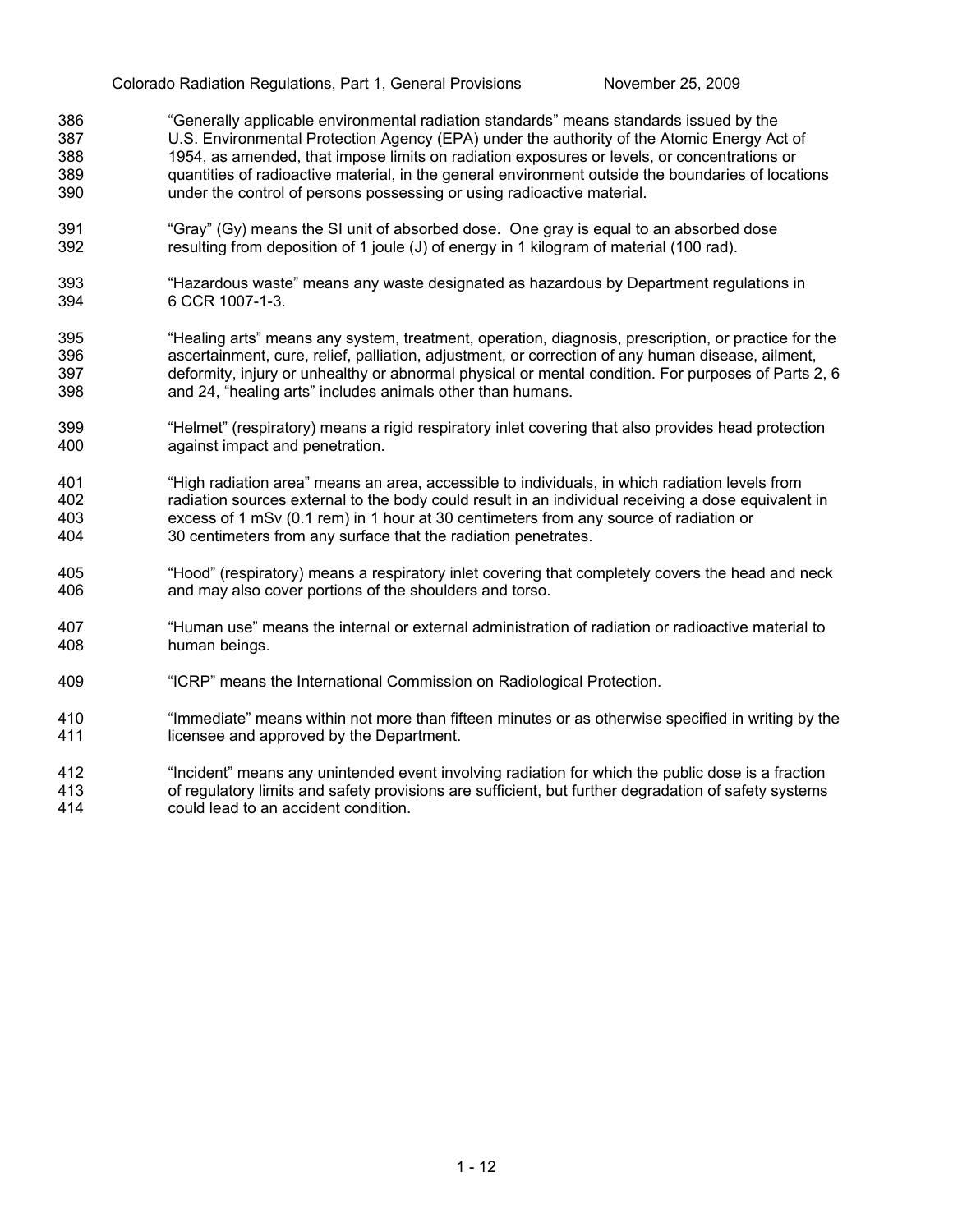|                                 |                                       |                                                                                                                                                                                                                                                                                                                                                                                                                                                                      | Colorado Radiation Regulations, Part 1, General Provisions                                                                                                                                | November 25, 2009 |  |
|---------------------------------|---------------------------------------|----------------------------------------------------------------------------------------------------------------------------------------------------------------------------------------------------------------------------------------------------------------------------------------------------------------------------------------------------------------------------------------------------------------------------------------------------------------------|-------------------------------------------------------------------------------------------------------------------------------------------------------------------------------------------|-------------------|--|
| 415                             |                                       |                                                                                                                                                                                                                                                                                                                                                                                                                                                                      | "Individual" means any human being. "Natural person" is an equivalent term.                                                                                                               |                   |  |
| 416                             |                                       | "Individual monitoring" means the assessment of:                                                                                                                                                                                                                                                                                                                                                                                                                     |                                                                                                                                                                                           |                   |  |
| 417                             | (1)                                   |                                                                                                                                                                                                                                                                                                                                                                                                                                                                      | Dose equivalent by the use of:                                                                                                                                                            |                   |  |
| 418                             |                                       | (a)                                                                                                                                                                                                                                                                                                                                                                                                                                                                  | Individual monitoring devices; or                                                                                                                                                         |                   |  |
| 419                             |                                       | (b)                                                                                                                                                                                                                                                                                                                                                                                                                                                                  | Survey data; or                                                                                                                                                                           |                   |  |
| 420                             | (2)                                   |                                                                                                                                                                                                                                                                                                                                                                                                                                                                      | Committed effective dose equivalent by:                                                                                                                                                   |                   |  |
| 421                             |                                       | (a)                                                                                                                                                                                                                                                                                                                                                                                                                                                                  | Bioassay; or                                                                                                                                                                              |                   |  |
| 422<br>423<br>424               |                                       | (b)                                                                                                                                                                                                                                                                                                                                                                                                                                                                  | Determination of the time-weighted air concentrations to which an<br>individual has been exposed, that is, DAC-hours. (See the definition of<br>DAC-hours).                               |                   |  |
| 425<br>426<br>427<br>428<br>429 |                                       | "Individual monitoring device" mean a device designed to be worn by a single individual for the<br>assessment of dose equivalent. For purposes of these regulations, "personnel dosimeter" and<br>"dosimeter" are equivalent terms. Examples of individual monitoring devices are film badges,<br>thermoluminescence dosimeters (TLDs), pocket ionization chambers, optically stimulated<br>luminescence (OSL) dosimeters and personal (lapel) air sampling devices. |                                                                                                                                                                                           |                   |  |
| 430                             |                                       | "Inhalation class". See "class".                                                                                                                                                                                                                                                                                                                                                                                                                                     |                                                                                                                                                                                           |                   |  |
| 431<br>432<br>433               |                                       | "Inspection" means an official examination or observation including but not limited to, tests,<br>surveys, and monitoring to determine compliance with rules, regulations, orders, license<br>conditions and other requirements of the Department.                                                                                                                                                                                                                   |                                                                                                                                                                                           |                   |  |
| 434<br>435                      |                                       | "Interlock" means a device arranged or connected such that the occurrence of an event or<br>condition is required before a second event or condition can occur or continue to occur.                                                                                                                                                                                                                                                                                 |                                                                                                                                                                                           |                   |  |
| 436<br>437                      | into the body.                        | "Internal dose" means that portion of the dose equivalent received from radioactive material taken                                                                                                                                                                                                                                                                                                                                                                   |                                                                                                                                                                                           |                   |  |
| 438                             |                                       | 'Irradiation" means the exposure of a living being or matter to ionizing radiation.                                                                                                                                                                                                                                                                                                                                                                                  |                                                                                                                                                                                           |                   |  |
| 439<br>440<br>441<br>442        |                                       | "Kerma" (K [italicized]) means kinetic energy released in a unit mass, determined by the quotient<br>$K = dE_{tr}/dm$ , where $dE_{tr}$ is the sum of the initial kinetic energies of all the charged ionizing<br>particles (such as electrons) liberated (transferred, $E_{tr}$ ) by uncharged ionizing particles (such as<br>neutrons and photons) in air of mass dm. Kerma is measured in joules per kilogram (J/kg).                                             |                                                                                                                                                                                           |                   |  |
| 443<br>444                      |                                       |                                                                                                                                                                                                                                                                                                                                                                                                                                                                      | "Kilo electron volt" (keV) means the energy equal to that acquired by a particle with one electron<br>charge in passing through a potential difference of one thousand volts in a vacuum. |                   |  |
| 445<br>446                      |                                       |                                                                                                                                                                                                                                                                                                                                                                                                                                                                      | "Kilovolt" (kV) is a unit (a thousand volts) used to measure the nominal accelerating potential of<br>charged particles used to create an x-ray beam.                                     |                   |  |
| 447<br>448                      | magnitude alone and has no direction. |                                                                                                                                                                                                                                                                                                                                                                                                                                                                      | "Kinetic energy" means the energy of motion of an object, which is completely described by                                                                                                |                   |  |
| 449<br>450                      |                                       |                                                                                                                                                                                                                                                                                                                                                                                                                                                                      | "Lens dose equivalent" (LDE) means the external exposure to the lens of the eye as the dose<br>equivalent at a tissue depth of 0.3 centimeter (300 mg/cm <sup>2</sup> ).                  |                   |  |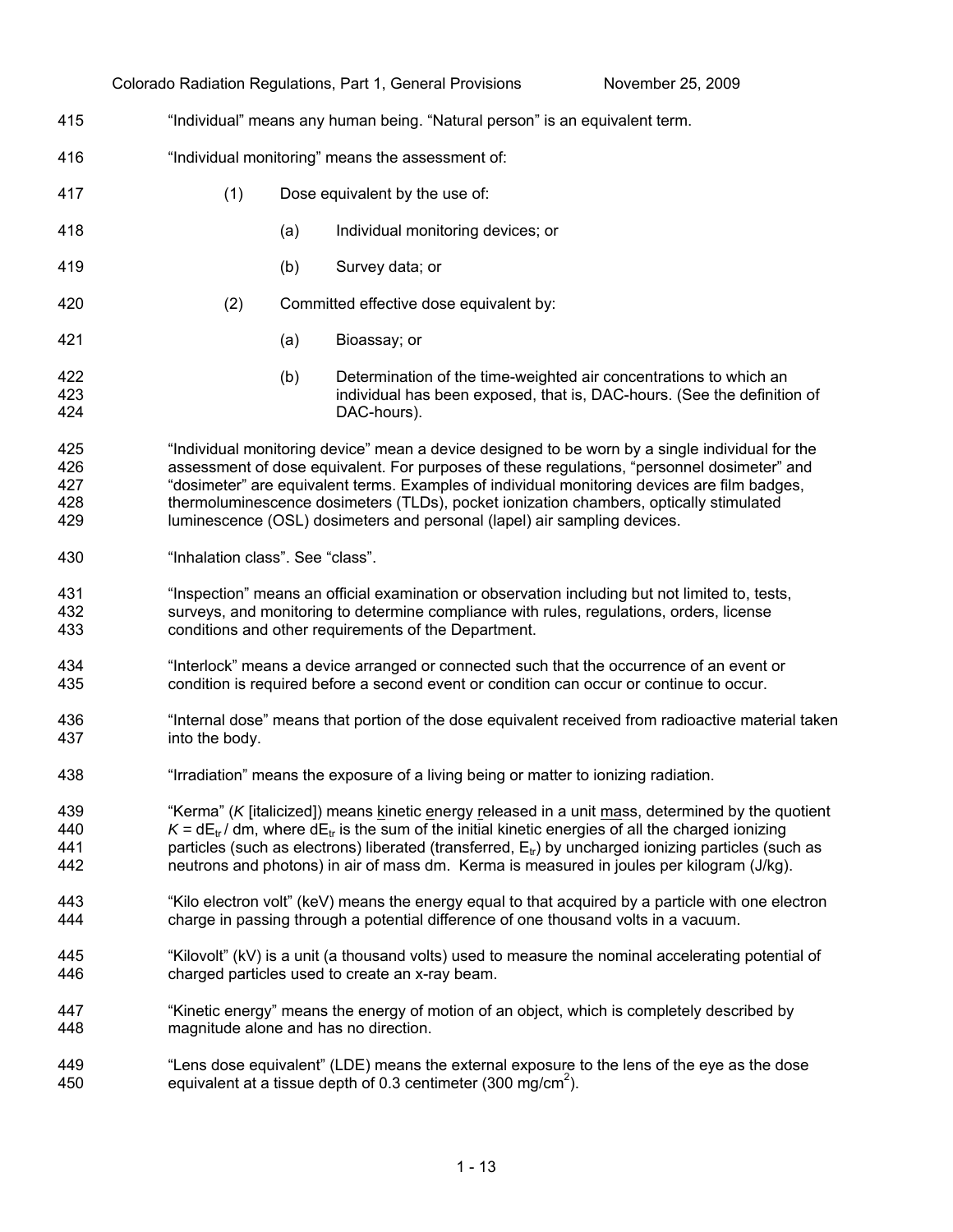451 452 453 454 455 456 457 458 459 460 461 462 463 464 465 466 467 468 469 470 471 472 473 474 475 476 477 478 479 480 481 482 483 484 485 486 487 "License" means a license issued by the Department in accordance with the regulations adopted by the Department.<sup>4</sup> 4 The term "license", "licensed material" or "licensee" is taken to have an equivalent meaning when these regulations apply to a license issued by another Agreement State or NRC. "Licensed material" means radioactive material received, possessed, used, transferred or disposed of under a general or specific license issued by the Department.<sup>4</sup> "Licensee" means any person who is:  $(1)$  Licensed by the Department<sup>4</sup> in accordance with these regulations and the Act; (2) Responsible for decommissioning by being: (a) Registered with the Department; (b) Subject to a record of possession of a radiation source or device under general license, for example, pursuant to 3.6.4.3(13); or (c) Otherwise legally obligated to conduct decommissioning activities in accordance with these regulations and the Act; or (3) Responsible under 10 CFR 71 (January 1, 2009) as certificate holder, or applicant for a certificate of compliance, or under Part 17, for demonstrating that package design, fabrication, assembly and testing requirements are met with respect to a package before the time a package approval is issued. "Limits". See "dose limits". "Loose-fitting facepiece" means a respiratory inlet covering that is designed to form a partial seal with the face. "Lost or missing licensed source of radiation" means licensed or registered source(s) of radiation whose location is unknown. This definition includes licensed material that has been shipped but has not reached its planned destination and whose location cannot be readily traced in the transportation system. "Lung class". See "class". "mA" means milliampere. "Major processor" means a user processing, handling, or manufacturing radioactive material exceeding Type A quantities as unsealed sources or material, or exceeding 4 times Type B quantities as sealed sources, but does not include nuclear medicine programs, universities, industrial radiographers, or small industrial programs. Type A and Type B quantities are defined in Part 17 of these regulations. "Mammographer" means a registered radiologic technologist who has specialized training to perform mammography examinations. "Management" means the chief executive officer, or other individual having the authority to manage, direct, or administer the licensee's activities, or delegate(s) of such individual. "mAs" means milliampere second.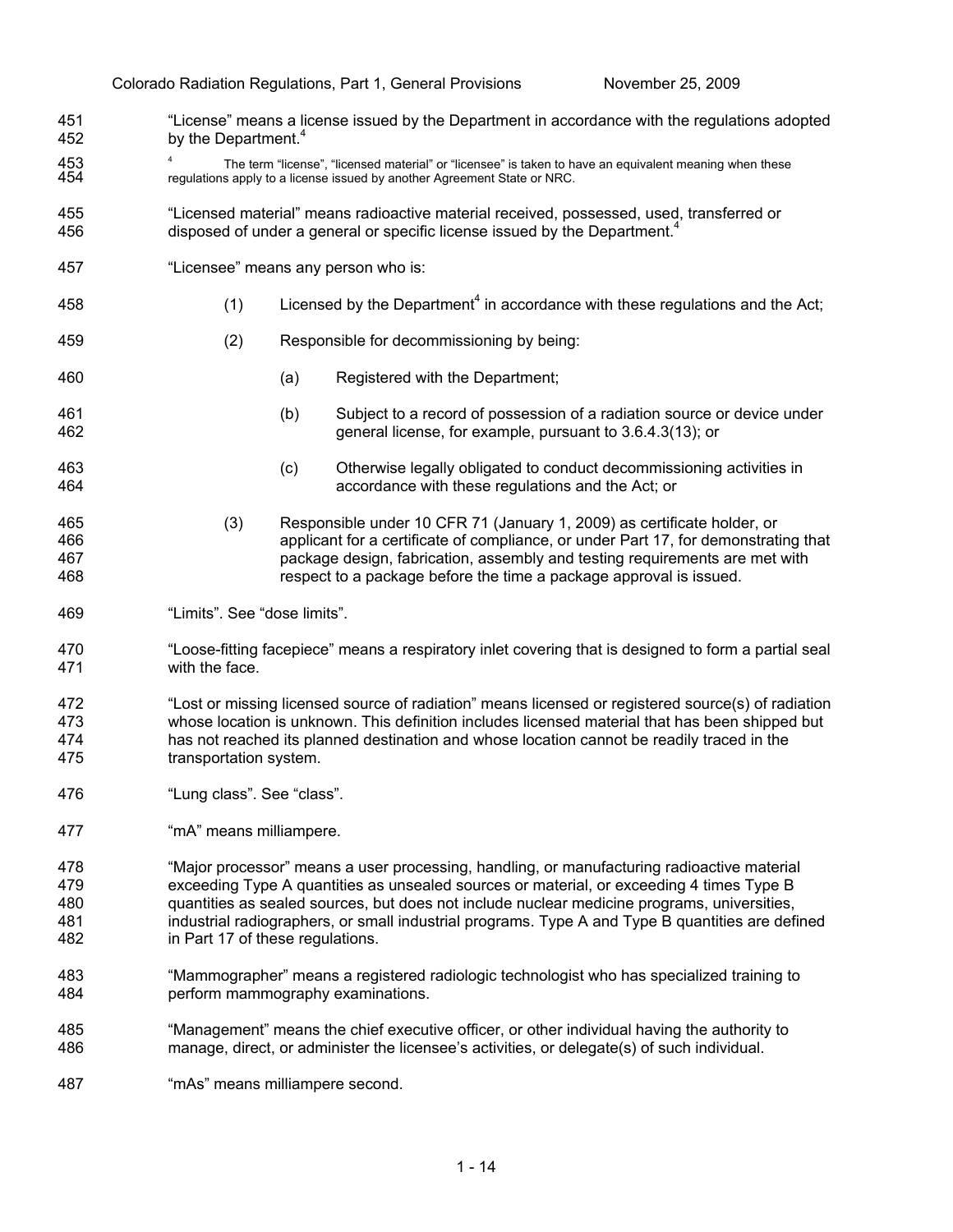- 488 489 "Medical institution" means an organization in which two or more medical disciplines are practiced.
- 490 "Medical physicist" means an individual trained and experienced in a medical physics specialty.

491 492 493 494 "Medical use" means the intentional internal or external administration of radioactive material or radiation to humans or animals in the practice of the healing arts, including administration of radioactive materials to patients or human or animal research subjects under the supervision of an authorized user and operation of radiation machines for healing arts purposes.

- 495 496 "Member of the public" means an individual, except when that individual is receiving an occupational dose.
- 497 498 499 "MeV" means one mega electron volt, or one million electron volts. One MeV is the amount of energy acquired by a particle with one electron charge in passing through a potential difference of one million volts in a vacuum. One MeV is equivalent to  $1.60 \times 10^{-16}$  joules.
- 500 "Minor" means an individual less than 18 years of age.
- 501 502 503 504 "Misadministration" means an event that results in a dose or dosage administered to the wrong individual, or by the wrong mode of radiation delivery, or that differs from the prescribed dose or dosage, as stated in 7.21, 24.6, or an equivalent section of these regulations. "Reportable medical event" is an equivalent term.
- 505 506 507 508 "Monitoring" means the measurement of radiation, radioactive material concentrations, surface area activities or quantities of radioactive material and the use of the results of these measurements to evaluate potential exposures and doses. For purposes of these regulations, "radiation monitoring" and "radiation protection monitoring" are equivalent terms.
- 509 "MQSA" means Mammography Quality Standards Act.
- 510 "NARM". See "naturally occurring or accelerator-produced radioactive material" (NARM).
- 511 512 "Nationally tracked source" means a sealed source containing a quantity equal to or greater than a Category 2 level of any radioactive material listed in Appendix 4G.
- 513 In this context, a sealed source:

514 515

- (1) Means radioactive material that is sealed in a capsule or closely bonded, in a solid form, and is not exempt from regulatory control; and
- 516 517 (2) Does not mean material encapsulated solely for disposal, or nuclear material contained in any fuel assembly, subassembly, fuel rod, or fuel pellet.
- 518 "Natural radioactivity" means radioactivity of naturally occurring nuclides.
- 519 520 "Natural thorium" means thorium with the naturally occurring distribution of thorium isotopes (essentially 100 weight percent thorium-232).
- 521 522 523 524 "Natural uranium" means uranium containing the naturally occurring distribution of the uranium isotopes 234, 235 and 238 (approximately 0.711 weight percent uranium-235 and the remainder by weight essentially uranium-238) that is neither enriched nor depleted in the isotope uranium-235.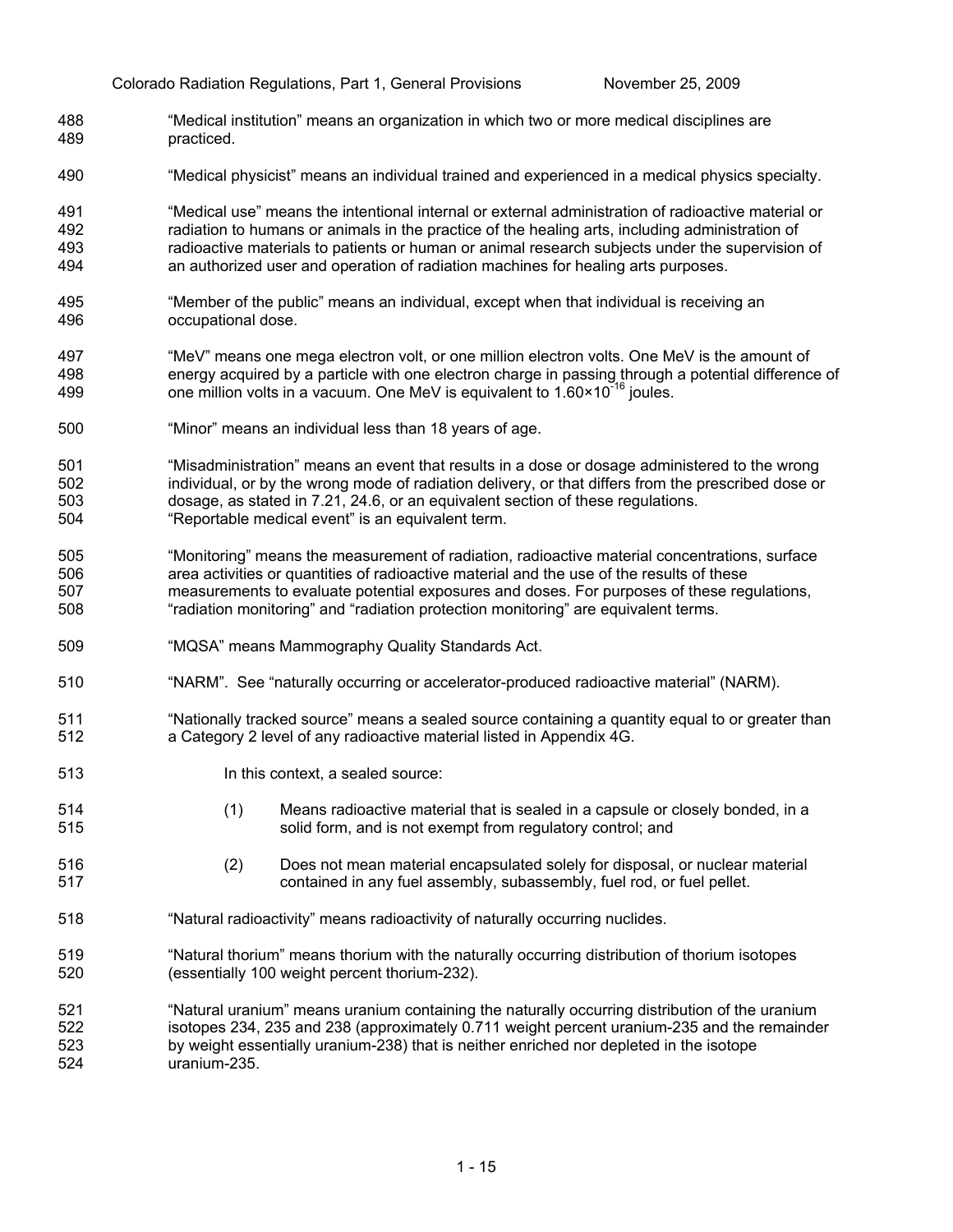- 525 526 "Naturally occurring or accelerator produced radioactive material" (NARM) means any radioactive material that is not source or special nuclear material or byproduct material types (1) or (2).
- 527 528 "Naturally occurring radioactive material" (NORM) means any radioactive material that is not byproduct, source, or special nuclear material or produced in an accelerator.
- 529 "NCRP" means the National Council on Radiation Protection and Measurements.
- 530 531 532 "Negative-pressure respirator (tight-fitting)" means a respirator in which the air pressure inside the facepiece is negative during inhalation with respect to the ambient air pressure outside the respirator.
- 533 "NIST" means the National Institute of Standards and Technology.
- 534 535 536 537 "Nonstochastic effect" means a health effect, the severity of which varies with the dose and for which a threshold is believed to exist. Radiation-induced cataract formation is an example of a nonstochastic effect. For purposes of these regulations, "deterministic effect" is an equivalent term.
- 538 "NORM". See "naturally occurring radioactive material" (NORM).

539 540 "Normal form radioactive material" means radioactive material that has not been demonstrated to qualify as "special form radioactive material".

- 541 "NRC". See "Nuclear Regulatory Commission".
- 542 543 "Nuclear Regulatory Commission" (NRC) means the U.S. Nuclear Regulatory Commission or a duly authorized representative.
- 544 545 546 547 548 549 550 551 "Occupational dose" means the dose received by an individual in the course of employment in which the individual's assigned duties involve exposure to radiation or to radioactive material from licensed and unlicensed sources of radiation whether or not the sources of radiation are in the possession of the licensee, registrant or other person. Occupational dose does not include doses received (1) from background radiation, (2) from any medical administration the individual has received, (3) from exposure to individuals administered radioactive material and released in accordance with Section 7.26 of these regulations, (4) from voluntary participation in medical research programs, or (5) as a member of the public.
- 552 553 554 "Offsite response organization" means the non-licensee offsite organizations that may be needed to respond to an emergency, including, but not limited to, local fire, police, ambulance and hospital services.
- 555 556 557 "Operator" means an individual adequately trained in accordance with these regulations in the purpose and experienced in the practice of performing a radiographic examination and/or using a device containing radioactive material.
- 558 "Package" means the packaging together with its radioactive contents as presented for transport.
- 559 "Particle accelerator". See "accelerator".
- 560 561 "Patient" means an individual human being or an animal to whom radioactive materials or machine-produced radiation is delivered for healing arts examination, diagnosis or treatment.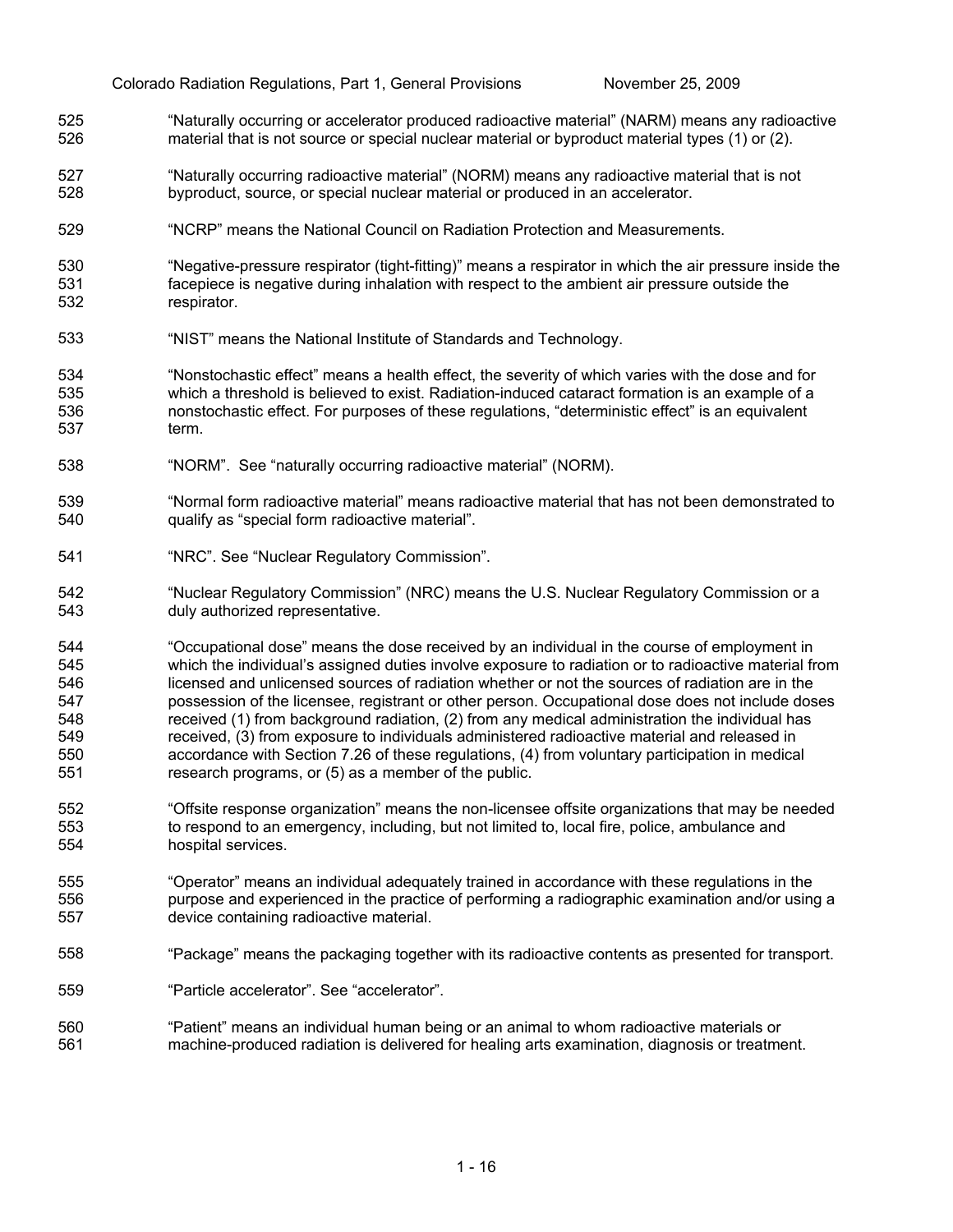- 562 563 564 565 "Person" means any individual, corporation, partnership, firm, association, trust, estate, public or private institution, group, agency, political subdivision of this State, any other State or political subdivision or agency thereof, and any legal successor, representative, agent, or agency of the foregoing. "Natural person" means an individual human being.
- 566 567 568 "Personal supervision" means the supervisor is in attendance in the room with the supervisee during the performance of the procedure. For purposes of these regulations, "physical supervision" or "immediate supervision" or "individual supervision" is an equivalent term.
- 569 "Personnel monitoring equipment". See "individual monitoring device".
- 570 571 "PET" means positron emission tomography. See "positron emission tomography radionuclide production facility".
- 572 573 574 "Phantom" means an object designed such that the interaction of ionizing radiation with the object is suitable for the evaluation of the particular characteristics of the radiation-producing system or anatomic region under consideration.
- 575 576 "Pharmacist" means an individual licensed by a State or Territory of the United States, the District of Columbia or the Commonwealth of Puerto Rico to practice pharmacy.
- 577 578 "Physician" means an individual licensed by a State or Territory of the United States, the District of Columbia or the Commonwealth of Puerto Rico to dispense drugs in the practice of medicine.
- 579 580 "Planned special exposure" means an infrequent exposure to radiation, separate from and in addition to the annual occupational dose limits.
- 581 582 "Podiatrist" means an individual licensed by a State or Territory of the United States, the District of Columbia or the Commonwealth of Puerto Rico to practice podiatry.
- 583 584 "Positive-pressure respirator" means a respirator in which the pressure inside the respiratory inlet covering exceeds the ambient air pressure outside the respirator.
- 585 586 "Positron Emission Tomography (PET) radionuclide production facility" means a facility operating a cyclotron or accelerator for the purpose of producing PET radionuclides.
- 587 588 "Powered air-purifying respirator" (PAPR) means an air-purifying respirator that uses a blower to force the ambient air through air-purifying elements to the facepiece.
- 589 590 "Practitioner of the healing arts" means any person upon whom the U.S. Food and Drug Administration has conferred the authority to administer prescription drugs.
- 591 592 593 "Pressure-demand respirator" means a positive-pressure atmosphere-supplying respirator that admits breathing air to the facepiece when the positive pressure is reduced inside the facepiece by inhalation.
- 594 595 596 597 "Principal activity" means an activity authorized by the license which is essential to achieving the purpose(s) for which the license was issued or amended. Not included as principal activities are (1) radioactive material storage while no licensed material is accessed for use or disposal and (2) activity incidental to decontamination or decommissioning.
- 598 599 600 "Projected dose" means a future dose calculated for a specified time period on the basis of estimated or measured initial concentrations of radionuclides or exposure rates and in the absence of protective actions.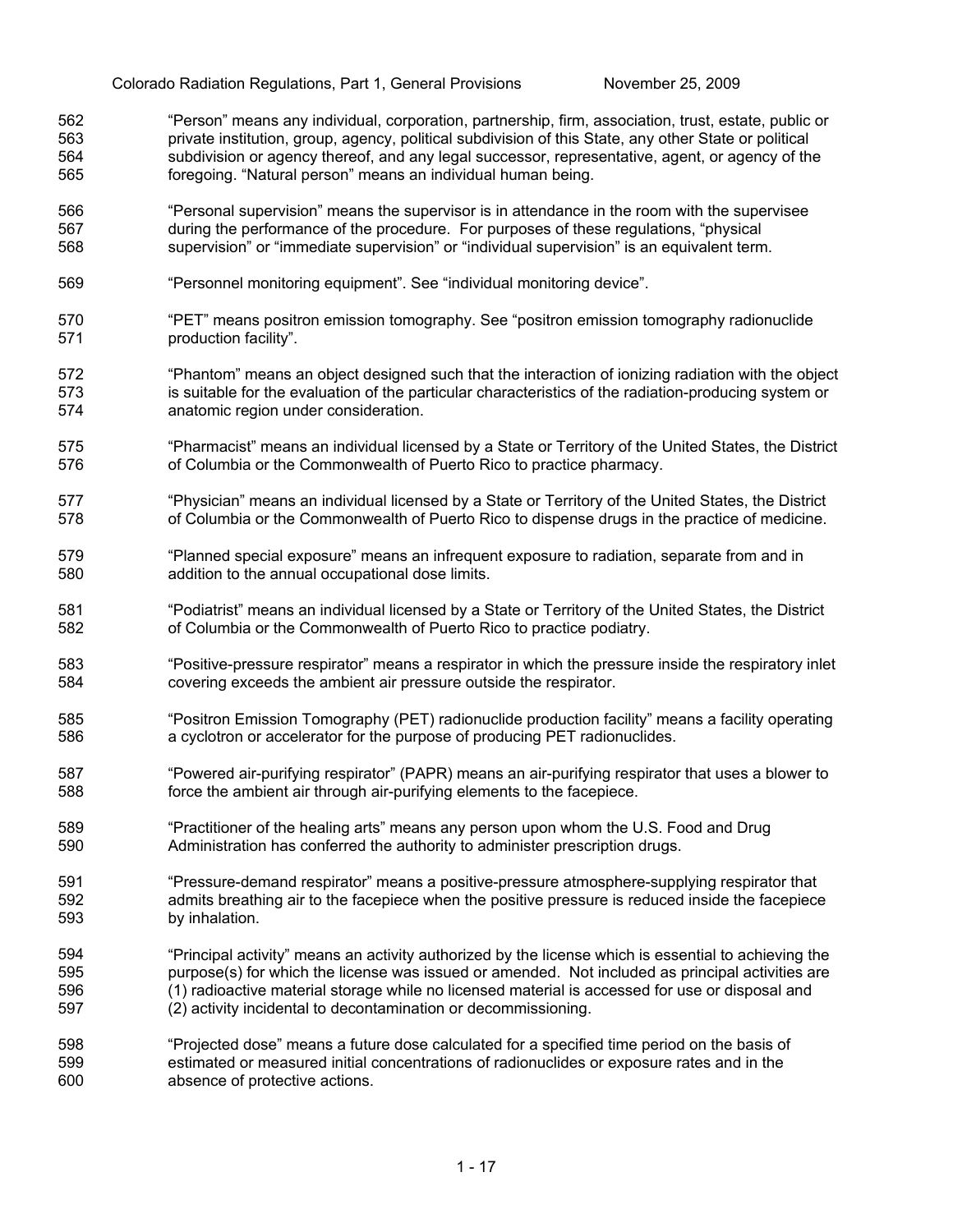- 601 602 603 604 "Protective action" means an action taken by members of the public to protect themselves from radiation from an accident involving radioactive material. Protective action may include sheltering, evacuation, relocation, control of access, administration of a radioprotective drug, decontamination of persons, decontamination of land or property, or control of food or water.
- 605 606 "Protective action guide" means a projected dose from an accidental release of radioactive material at which protective action is to be considered.
- 607 608 "Protective apron" means an apron made of radiation-attenuating material(s) used to reduce exposure to radiation.
- 609 610 611 612 613 614 "Public dose" means the dose received by a member of the public from exposure to radiation or radioactive material released by a licensee, or to any other source of radiation under the control of a licensee. Public dose does not include occupational dose, or doses received from background radiation, from any medical administration the individual has received, from exposure to individuals administered radioactive material and released in accordance with Section 7.26 of these regulations, or from voluntary participation in medical research programs.
- 615 616 617 618 619 620 "Pyrophoric liquid" means any liquid that ignites spontaneously in dry or moist air at or below 130  $\degree$ F (54.4  $\degree$ C). A pyrophoric solid is any solid material, other than one classed as an explosive, which under normal conditions is liable to cause fires through friction, retained heat from manufacturing or processing, or which can be ignited readily and, when ignited, burns so vigorously and persistently as to create a serious transportation, handling, or disposal hazard. Included are spontaneously combustible and water reactive materials.
- 621 622 623 "Qualified expert" (QE) means an individual who meets the requirements of Appendix 2B or 2C and has current Department approval in a designated specialty to evaluate radiation shielding design and recommend radiation safety procedures.
- 624 625 626 "Qualified inspector" (QI) means an individual who meets the requirements of Appendix 2I and has current Department approval in a designated specialty to perform evaluations of radiation machines, facilities, service providers and operators for compliance with these regulations.
- 627 628 "Qualified trainer" (QT) means an individual whose training and experience adequately prepares the individual to carry out specified training assignments.
- 629 630 "Qualitative fit test" (QLFT) means a pass/fail fit test to assess the adequacy of respirator fit that relies on the individual's response to the test agent.
- 631 632 "Quality assurance" (QA) comprises all those planned and systematic actions necessary to provide adequate confidence that a system or component will perform satisfactorily in service.
- 633 634 "Quality Assurance Officer" means the individual responsible for the development, maintenance and oversight (including corrective action) of the quality assurance program.
- 635 636 637 638 "Quality control" (QC) comprises those quality assurance actions that relate to control of the physical characteristics and quality of the material or component to predetermined requirements, including the steps taken by an organization to measure performance, compare performance with standards, and act on any differences.
- 639 640 "Quality factor" (Q) means the modifying factor, listed in Appendix 1A, Table 1A-1 or Table 1A-2, that is used to derive dose equivalent from absorbed dose.
- 641 642 "Quantitative fit test" (QNFT) means an assessment of the adequacy of respirator fit by numerically measuring the amount of leakage into the respirator.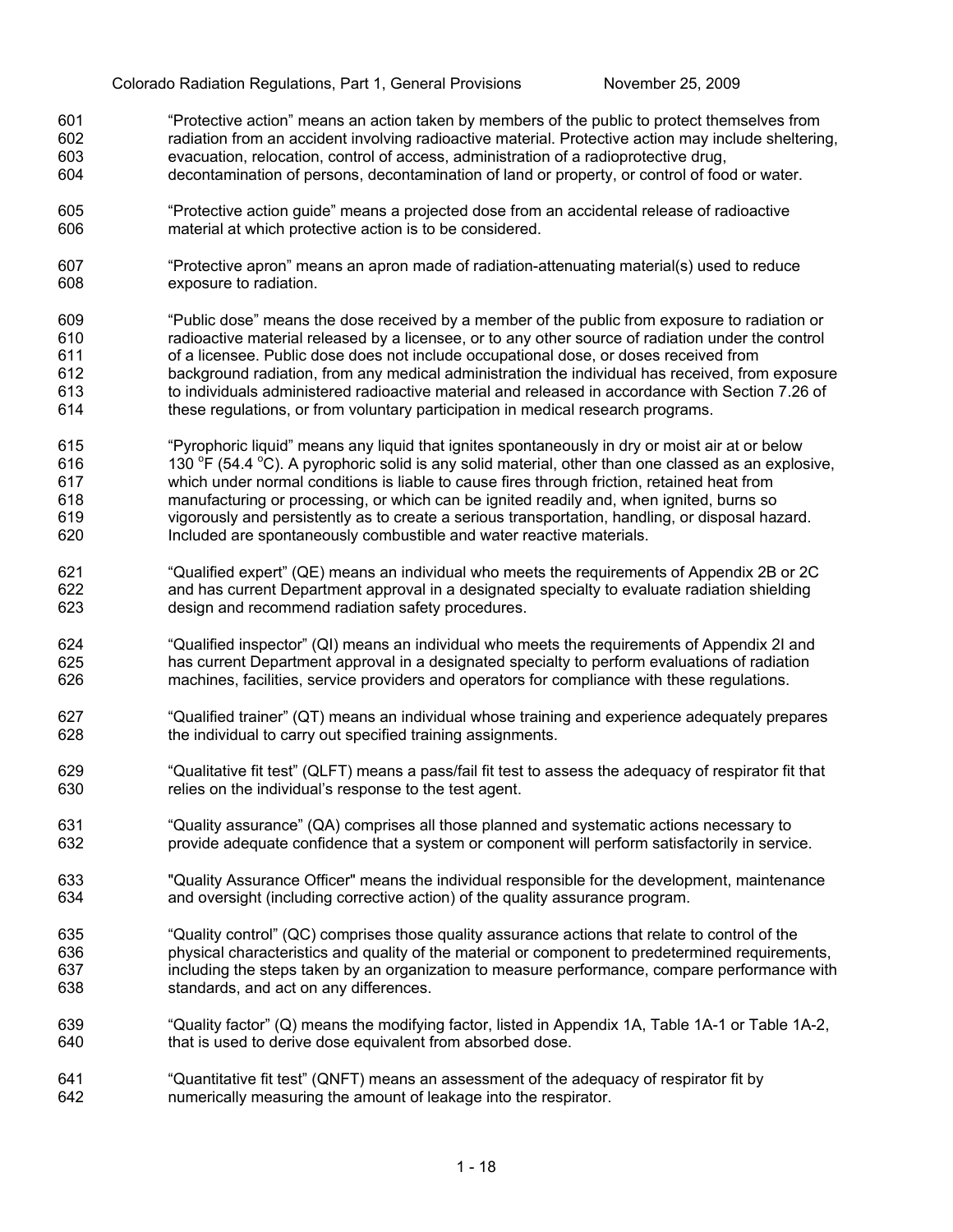- 643 644 645 646 "Quarter" means a period of time equal to one-fourth of the year observed by the licensee, approximately 13 consecutive weeks, providing that the beginning of the first quarter in a year coincides with the starting date of the year and that no day of the year is omitted or duplicated in consecutive quarters. See also "year".
- 647 648 "Rad" means the special unit of absorbed dose. One rad is equal to an absorbed dose of 100 ergs per gram or 0.01 joule per kilogram (0.01 gray).
- 649 650 651 652 653 "Radiation" means alpha particles, beta particles, gamma rays, x-rays, neutrons, high-speed electrons, high-speed protons, and other particles capable of producing ions. For purposes of these regulations, ionizing radiation is an equivalent term. Radiation, as used in these regulations, does not include non-ionizing radiation, such as radiowaves or microwaves, visible, infrared, or ultraviolet light.
- 654 655 656 "Radiation area" means any area, accessible to individuals, in which radiation levels could result in an individual receiving a dose equivalent in excess of 0.05 mSv (0.005 rem) in 1 hour at 30 centimeters from the source of radiation or from any surface that the radiation penetrates.
- 657 658 "Radiation detector" means a device that in the presence of radiation provides a signal or other indication suitable for use in measuring one or more quantities of incident radiation.
- 659 "Radiation dose". See "dose".
- 660 661 "Radiation machine" means any device capable of producing radiation except those devices with radioactive material as the only source of radiation.
- 662 663 664 "Radiation safety officer" (RSO) means an individual who has demonstrated sufficient knowledge to apply radiation protection regulations appropriately and who has been assigned such responsibility by the licensee or registrant.
- 665 "Radioactive material" means any solid, liquid, or gas which emits radiation spontaneously.
- 666 "Radioactivity" means the transformation of unstable atomic nuclei by the emission of radiation.
- 667 "Radiobioassay". See "bioassay".
- 668 669 670 671 672 673 "Reference man" means a hypothetical aggregation of human physical and physiological characteristics determined by international consensus. These characteristics may be used by researchers and public health workers to standardize results of experiments and to relate biological insult to a common base. A description of the reference man is contained in International Commission on Radiological Protection (ICRP) Publication 23, "Report of the Task Group on Reference Man," 1975.
- 674 675 676 "Registered medical physicist" (RMP) means an individual who meets the applicable requirements of Appendix 2B and has current Department approval to perform medical physics activities in a designated specialty.
- 677 678 "Registrant" means any person who is registered with the Department and is legally obligated to register with the Department pursuant to these regulations and the Act.
- 679 680 "Registration" means registration with the Department in accordance with the regulations adopted by the Department.
- 681 682 "Regulations of the DOT" means the regulations in 49 CFR Parts 100-189 and Parts 390-397 (October 1, 2009).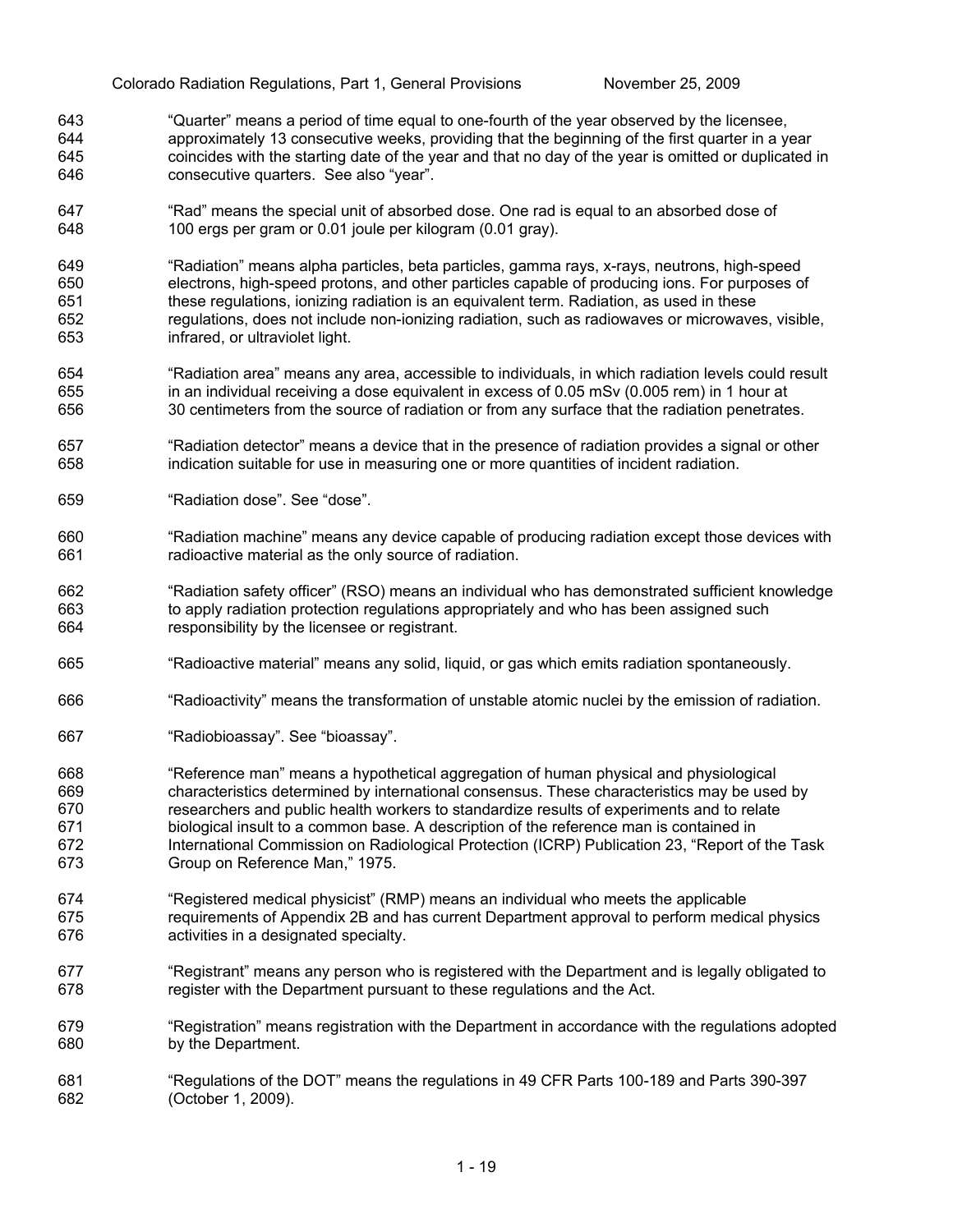- 683 684 "Regulations of the NRC" means the regulations in 10 CFR Parts 1-50 and Parts 51-199 (January 1, 2009).
- 685 686 "Relocation" means the removal or, after a plume has passed, continued exclusion of people from contaminated areas to avoid chronic radiation dose.
- 687 688 689 "Rem" means the special unit of any of the quantities expressed as dose equivalent. The dose equivalent in rem is equal to the absorbed dose in rad multiplied by the quality factor  $(1$  rem = 0.01 sievert).
- 690 691 692 693 "Reportable medical event" means an event that results in a dose or dosage administered to the wrong individual, or by the wrong mode of radiation delivery, or that differs from the prescribed dose or dosage, as stated in 7.21, 24.6, or an equivalent section of these regulations. "Misadministration" is an equivalent term.
- 694 695 696 697 698 699 "Research and development" means (1) theoretical analysis, exploration, or experimentation or (2) the extension of investigative findings and theories of a scientific or technical nature into practical application for experimental and demonstration purposes, including the experimental production and testing of models, devices, equipment, materials, and processes. Research and development does not include the internal or external administration of radiation or radioactive material to human beings.
- 700 701 702 703 704 705 "Residual radioactivity" means radioactivity in structures, materiel, soils, groundwater, and other media at a site resulting from activities under the licensee's control. This includes radioactivity from all licensed and unlicensed sources used by the licensee, but excludes background radiation. It also includes radioactive materials remaining at the site as a result of routine or accidental releases of radioactive material at the site and previous burials at the site, even if those burials were made in accordance with the provisions of Part 4.
- 706 707 "Respiratory protective equipment" means an apparatus, such as a respirator, used to reduce an individual's intake of airborne radioactive materials.
- 708 709 710 711 "Restricted area" means an area, access to which is limited by the licensee or registrant for the purpose of protecting individuals against undue risks from exposure to sources of radiation. Restricted area does not include areas used as residential quarters, but separate rooms in a residential building may be set apart as a restricted area.
- 712 713 714 "Restricted use" means that a limit or control has been placed on future use of the facility and the facility is no longer under the control of the licensee, registrant, of holder of the record of possession. See also "unrestricted use".
- 715 716 "Roentgen" means the special unit of exposure. One roentgen (R) equals  $2.58 \times 10^{-4}$  coulombs/kilogram of air. See "exposure".
- 717 718 719 "Sanitary sewerage" means a system of public sewers for carrying off waste water and refuse, but excluding sewage treatment facilities, septic tanks, and leach fields owned or operated by the licensee or registrant.
- 720 721 "Sealed source" means any radioactive material that is encased in a capsule designed to prevent leakage or escape of the radioactive material.
- 722 723 724 725 "Sealed source and device registry" (SSD) means the national registry, maintained by the NRC, which contains the registration certificates that summarize the radiation safety information for sealed sources and devices and describe the licensing and use conditions approved for the product.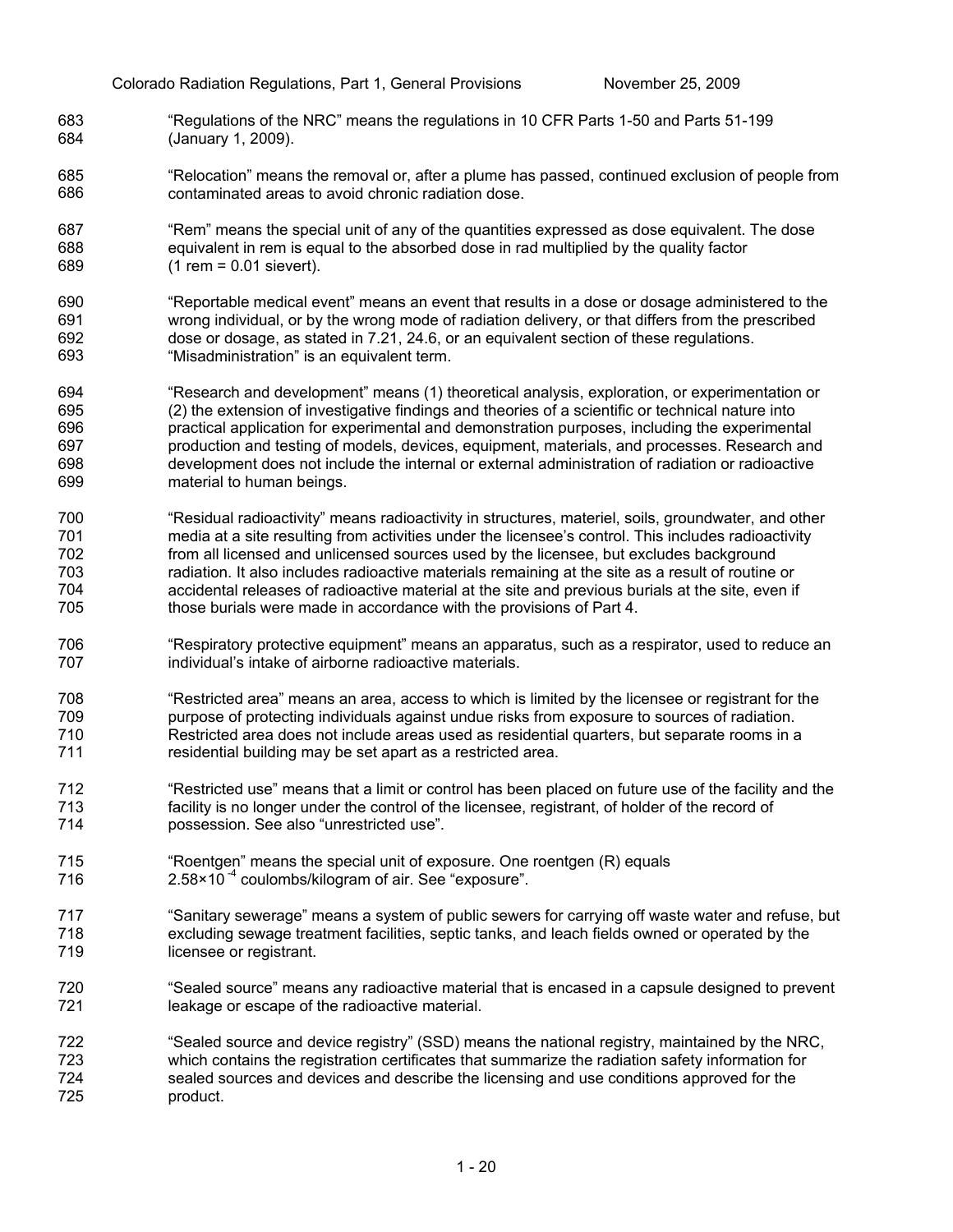- 726 727 "Self-contained breathing apparatus" (SCBA) means an atmosphere-supplying respirator for which the breathing air source is designed to be carried by the user.
- 728 729 730 "Shallow dose equivalent"  $(H<sub>s</sub>)$ , which applies to the external exposure of the skin of the whole body or the skin of an extremity, means the dose equivalent at a tissue depth of 0.007 centimeter  $(7 \text{ mg/cm}^2)$ .
- 731 732 "Sheltering" means the use of a structure for radiation protection from an airborne plume containing radioactive material.
- 733 "SI" means the abbreviation for the International System of Units.
- 734 735 736 "Sievert" means the SI unit of any of the quantities expressed as dose equivalent. The dose equivalent in sievert is equal to the absorbed dose in gray multiplied by the quality factor  $(1 Sv = 100 rem)$ .
- 737 738 "Site" means the area within the boundary of a location under the control of a person using or storing radioactive material or at which a source of radiation is located.
- 739 740 "Site boundary" means that line beyond which the land or property is not owned, leased, or otherwise controlled by the licensee, registrant or person who controls a site.
- 741 742 743 "Site area emergency" means an event may occur, is in progress, or has occurred that could lead to a significant release of radioactive material and that could require a response by offsite response organizations to protect persons offsite.
- 744 745 746 "Source material" means material, in any physical or chemical form, including ores, that contains by weight one-twentieth of 1 percent (0.05 percent) or more of uranium, thorium or any combination thereof. Source material does not include special nuclear material.
- 747 748 "Source material milling" means any activity that results in the production of radioactive material that meets byproduct material definition (2).
- 749 750 "Source of radiation" means any radioactive material or any device or equipment emitting, or capable of producing, radiation.
- 751 752 "Special form radioactive material" means radioactive material that satisfies the following conditions:
- 753 754 (1) It is either a single solid piece or is contained in a sealed capsule that can be opened only by destroying the capsule;
- 755 756 (2) The piece or capsule has at least one dimension not less than 5 millimeters (0.2 inch); and
- 757 758 (3) All test requirements specified by the NRC that are applicable and in effect at the time are met by the special form encapsulation design and/or construction.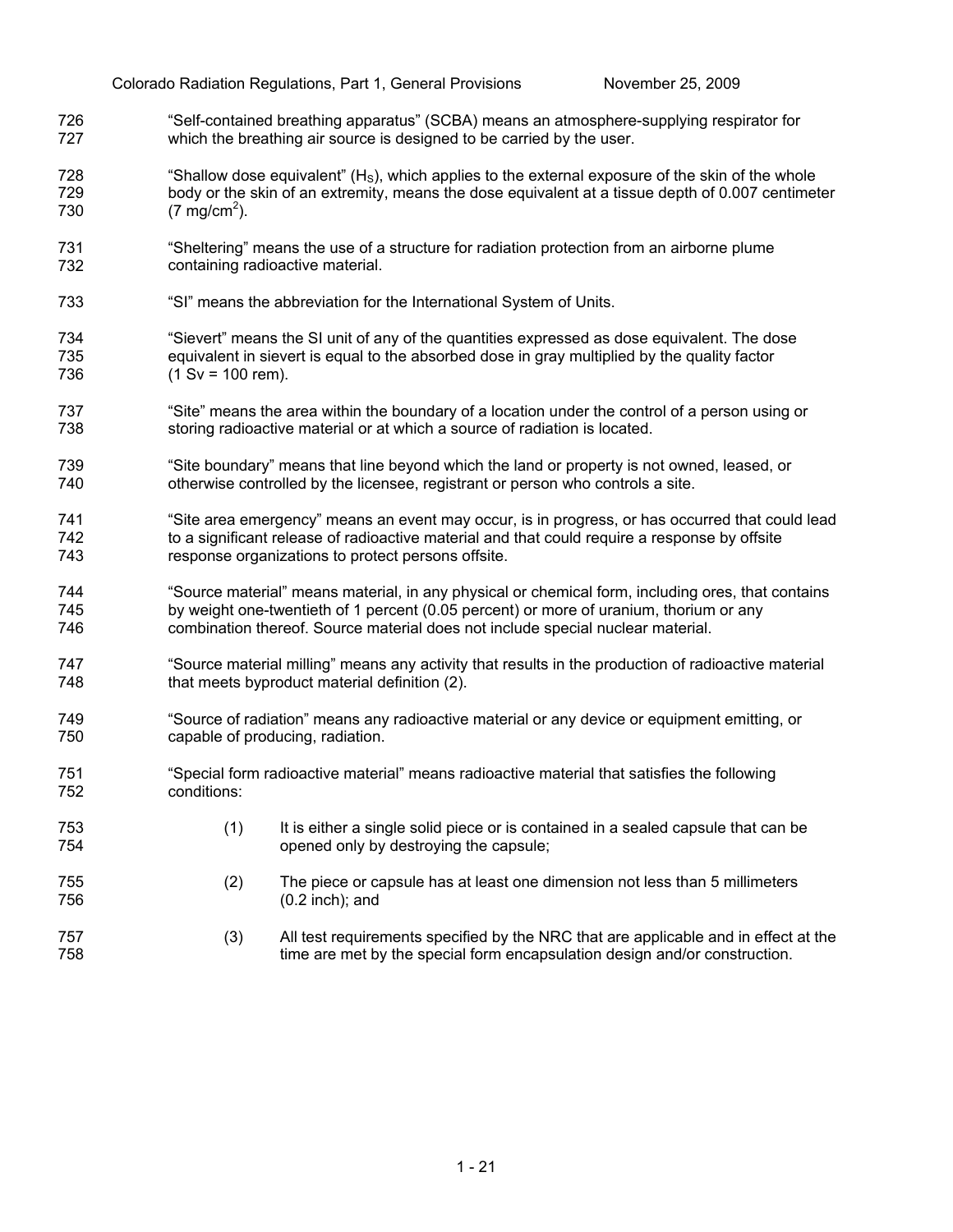### 761 762 763 764 765 766 767 768 769 770 771 772 773 774 775 776 777 778 779 780 781 782 783 784 785 786 787 788 789 790 791 792 793 794 795 796 797 798 799 800 235, and any other material that the NRC, pursuant to the provisions of Section 51 of the Atomic Energy Act of 1954, as amended, determines to be special nuclear material, but does not include source material; or (2) Any material artificially enriched by any of the foregoing but does not include source material. "Special nuclear material in quantities not sufficient to form a critical mass" means uranium enriched in the isotope  $^{235}$ U in quantities not exceeding 350 grams of contained  $^{235}$ U;  $^{233}$ U in quantities not exceeding 200 grams; plutonium in quantities not exceeding 200 grams; or any combination of them in accordance with the following formula--for each kind of special nuclear material, determine the ratio between the quantity of that special nuclear material and the quantity specified above for the same kind of special nuclear material. The sum of such ratios for all of the kinds of special nuclear material in combination shall not exceed 1. For example, the following quantities in combination would not exceed the limitation and are within the formula:  $[175$  (grams contained 235U)/350] +  $[50$  (grams contained 233U)/200] +  $[50$  (grams Pu)/200] ≤ 1. "Specific activity of a material", for a material in which the radionuclide is essentially uniformly distributed, means the radioactivity per unit mass of the material. "Specific activity of a radionuclide" means the radioactivity of the radionuclide per unit mass of that nuclide. "Spent nuclear fuel" or "spent fuel" means fuel that has been withdrawn from a nuclear reactor following irradiation, has undergone at least 1 year's decay since being used as a source of energy in a power reactor, and has not been chemically separated into its constituent elements by reprocessing. Spent fuel includes the special nuclear material, byproduct material, source material, and other radioactive materials associated with fuel assemblies. "State" means the State of Colorado. If it is clear from the context that the term is being used in general, "state" means a State of the United States, the District of Columbia, the Commonwealth of Puerto Rico, the Virgin Islands, Guam, American Samoa, and the Commonwealth of the Northern Mariana Islands. "Stochastic effect" means a health effect that occurs randomly and for which the probability of the effect occurring, rather than its severity, is assumed to be a linear function of dose without threshold. Hereditary effects and cancer incidence are examples of stochastic effects. For purposes of these regulations, "probabilistic effect" is an equivalent term. "Structured educational program" means an accredited educational program designed to impart particular knowledge and practical education through interrelated studies and supervised training. "Supplied-air respirator" (SAR) or airline respirator means an atmosphere-supplying respirator for which the source of breathing air is not designed to be carried by the user. "Survey" means an evaluation of the radiological conditions and potential hazards incident to the production, use, transfer, release, disposal, or presence of sources of radiation. When appropriate, such evaluation includes, but is not limited to, tests, physical examinations, and measurements of levels of radiation or concentrations of radioactive material present. "Test" means the process of verifying compliance with an applicable regulation.

"Special nuclear material" means:

759

760

(1) Plutonium, uranium-233, uranium enriched in the isotope 233 or in the isotope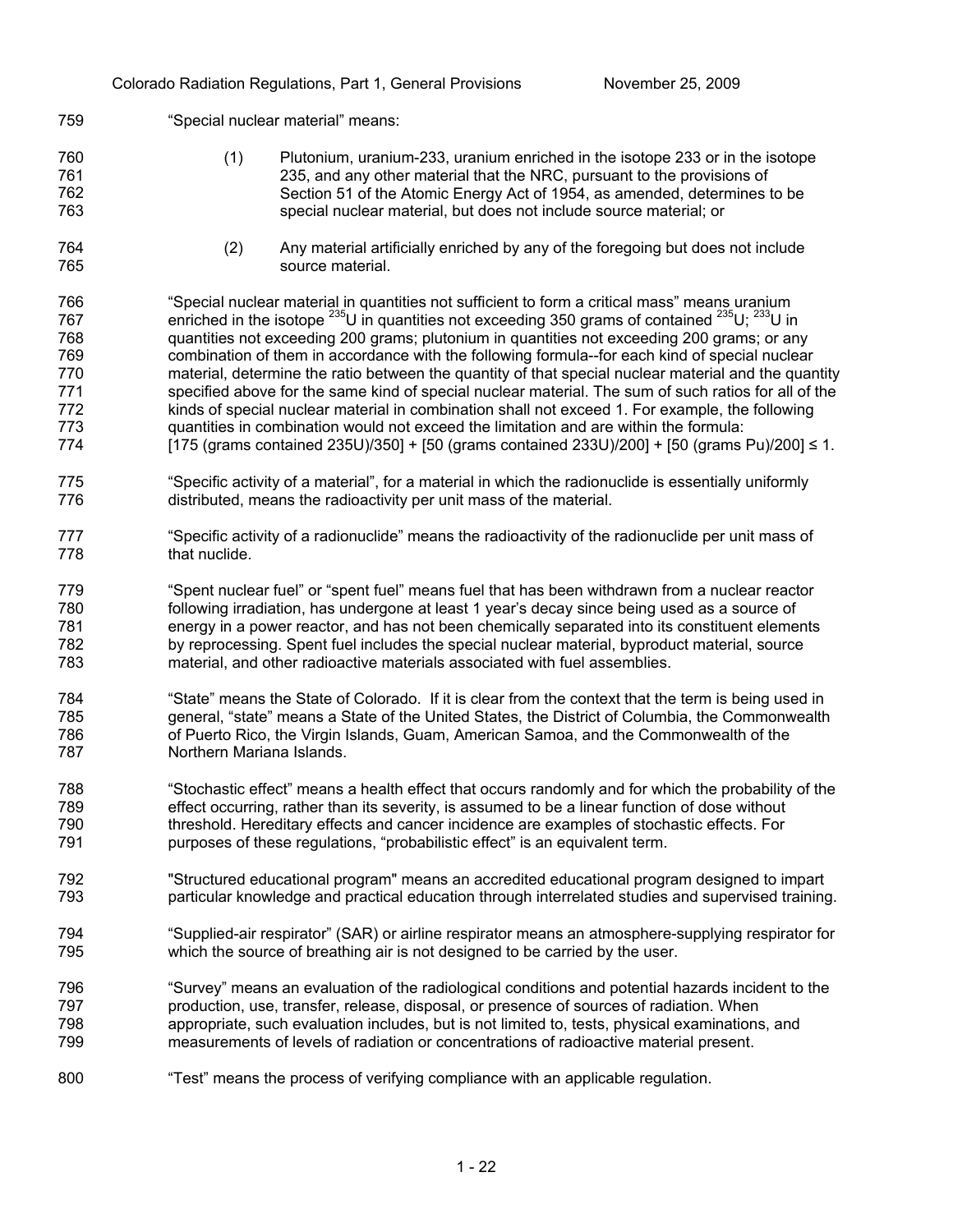- 801 802 "These regulations" mean all parts of the State of Colorado "Rules and Regulations Pertaining to Radiation Control," 6 CCR 1007-1.
- 803 804 "Tight-fitting facepiece" means a respiratory inlet covering that forms a complete seal with the face.
- 805 806 "Total effective dose equivalent" (TEDE) means the sum of the effective dose equivalent for external exposures and the committed effective dose equivalent for internal exposures.
- 807 808 "Total organ dose equivalent" (TODE) means the sum of the deep dose equivalent and the committed dose equivalent to the organ receiving the highest dose in accordance with Part 4.
- 809 810 811 "Traceable to a national standard" means that a quantity or a measurement has been compared to a national standard directly, or indirectly through one or more intermediate steps, and that all comparisons have been documented.
- 812 813 814 815 816 817 818 819 820 "U.S. Department of Energy" means the Department of Energy established by Public Law 95-91, August 4, 1977, 91 Stat. 565, 42 U.S.C. 7101 et seq., to the extent that the Department exercises functions formerly vested in the U.S. Atomic Energy Commission, its Chairman, members, officers and components and transferred to the U.S. Energy Research and Development Administration and to the Administrator thereof pursuant to Sections 104(b), (c) and (d) of the Energy Reorganization Act of 1974 (Public Law 93 438, October 11, 1974, 88 Stat. 1233 at 1237 42 U.S.C. 5814, effective January 19, 1975) and retransferred to the Secretary of Energy pursuant to Section 301(a) of the Department of Energy Organization Act (Public Law 95-91, August 4, 1977, 91 Stat. 565 at 577-578, 42 U.S.C. 7151, effective October 1, 1977).
- 821 822 823 "Unirradiated uranium" means uranium containing not more than 2 x 10<sup>3</sup> Bq (54 nanocurie) of plutonium per gram of uranium-235, not more than 9 x 10 $^6$  Bq (243 microcurie) of fission products per gram of uranium-235, and not more than  $5 \times 10^{-3}$  g of uranium-236 per gram of uranium-235.
- 824 825 "Unrefined and unprocessed ore" means ore in its natural form prior to any processing, such as grinding, roasting, beneficiating, or refining.
- 826 827 828 "Unrestricted area" means an area, access to which is neither limited nor controlled by the licensee or registrant. For purposes of these regulations, "uncontrolled area" is an equivalent term.
- 829 830 831 "Unrestricted use" means that the facility or area may be used by individuals for any purpose without limit or control of the licensee, registrant, or holder of the record of possession. See also "restricted use".
- 832 "Uranium". See depleted uranium, enriched uranium, or natural uranium.
- 833 834 835 "User seal check" (fit check) means an action conducted by the respirator user to determine if the respirator is properly seated to the face. Examples include negative pressure check, positive pressure check, irritant smoke check, or isoamylacetate check.
- 836 837 838 839 "Very high radiation area" means an area, accessible to individuals, in which radiation levels from radiation sources external to the body could result in an individual receiving an absorbed dose in excess of 5 Gy (500 rad) in 1 hour at 1 meter from a source of radiation or 1 meter from any surface that the radiation penetrates.<sup>5</sup>

840 841 5 At very high doses received at high dose rates, units of absorbed dose, gray and rad, are appropriate, rather than units of dose equivalent, sievert and rem.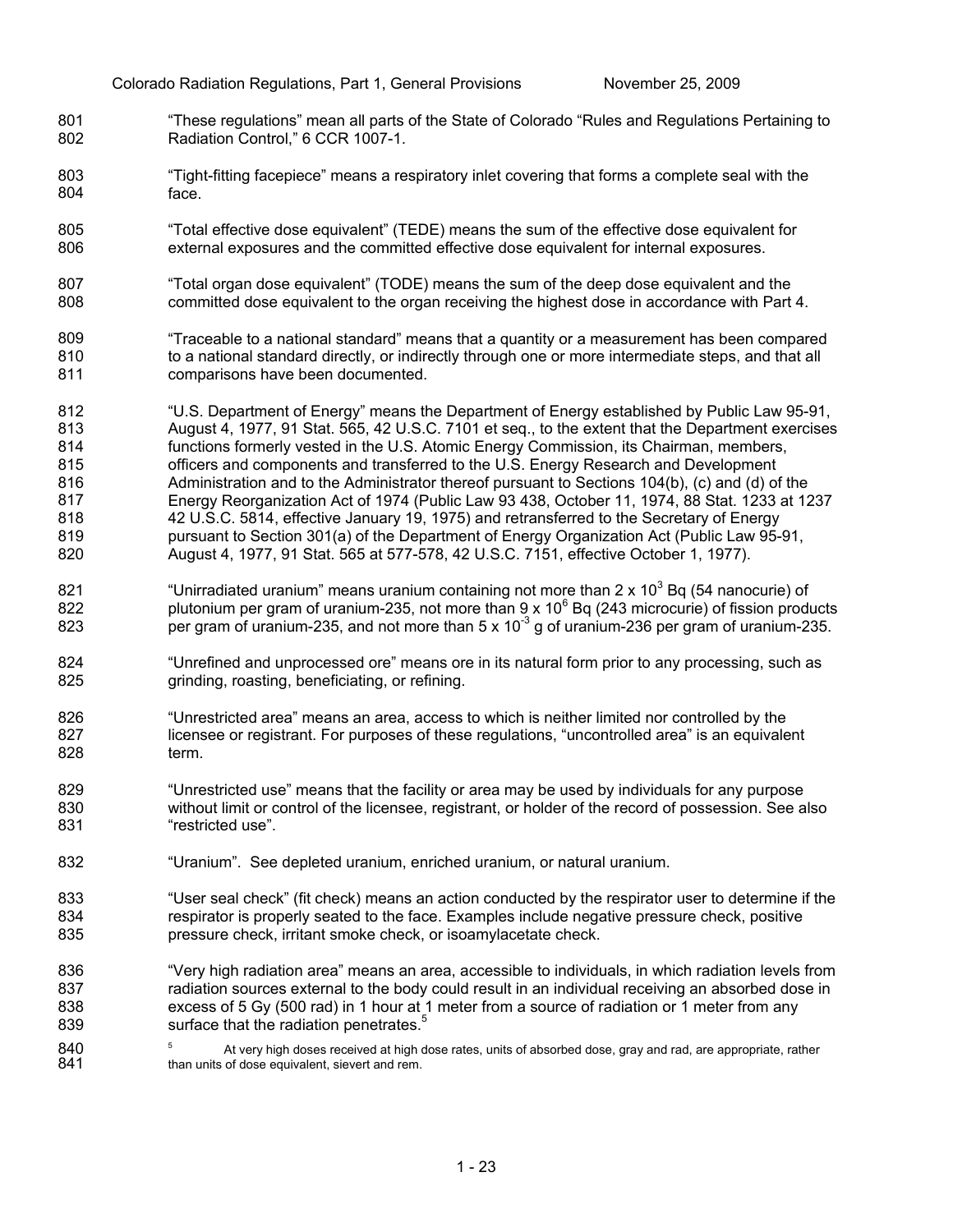- 842 843 "Veterinarian" means an individual licensed by a State or Territory of the United States, the District of Columbia or the Commonwealth of Puerto Rico to practice veterinary medicine.
- 844 845 846 "Waste" means low-level radioactive waste that is acceptable for disposal in a land disposal facility and, for purposes of this definition, that is not classified as high level radioactive waste, spent nuclear fuel, or byproduct material meeting definition (2), (3) or (4).
- 847 848 "Waste handling licensees" means persons licensed to receive and store radioactive wastes prior to disposal and/or persons licensed to dispose of radioactive waste.
- 849 "Week" means 7 consecutive days starting on Sunday.

866 867

874 875 876

- 850 851 852 "Weighting factor" ( $w<sub>T</sub>$ ) for an organ or tissue (T) means the proportion, listed in Appendix 1B, of the risk of stochastic effects resulting from irradiation of that organ or tissue to the total risk of stochastic effects when the whole body is irradiated uniformly.
- 853 854 "Whole body" means, for purposes of external exposure, head, trunk including male gonads, arms above the elbow, or legs above the knee.
- 855 856 "Worker" means an individual engaged in work under a license or registration issued by the Department and controlled by a licensee or registrant.
- 857 858 859 860 "Working level" (WL) means any combination of short-lived radon daughters in 1 liter of air that will result in the ultimate emission of 1.3×10<sup>5</sup> MeV of potential alpha particle energy. The short-lived radon daughters are: for radon-222: polonium-218, lead-214, bismuth-214, and polonium-214; and for radon-220: polonium-216, lead-212, bismuth-212, and polonium-212.
- 861 862 "Working level month" (WLM) means an exposure to 1 working level for 170 hours (2,000 working hours per year divided by 12 months per year is approximately equal to 170 hours per month).
- 863 "X-ray equipment" means an x-ray system, subsystem, or component thereof.
- 864 865 (1) "Mobile or portable x-ray equipment" means x-ray equipment that is designed to be transported from place to place.
	- (a) Mobile x-ray equipment is often mounted in a vehicle or on a permanent base with wheels and/or casters for moving while completely assembled.
- 868 869 (b) Portable x-ray equipment includes x-ray equipment that is designed to be hand-carried and hand-held during use.
- 870 871 (2) "Stationary x-ray equipment" means x-ray equipment that is installed in a fixed location.
- 872 873 "X-ray imaging system" or "x-ray system" means an assemblage of components for the controlled production of x-rays.
	- (1) At a minimum, an x-ray imaging system includes an x-ray high-voltage generator, an x-ray exposure control, a tube housing assembly, a beam-limiting device, and necessary supporting structures.
- 877 878 (2) Additional components such as the image receptor(s) that function with the system are considered integral parts of the system.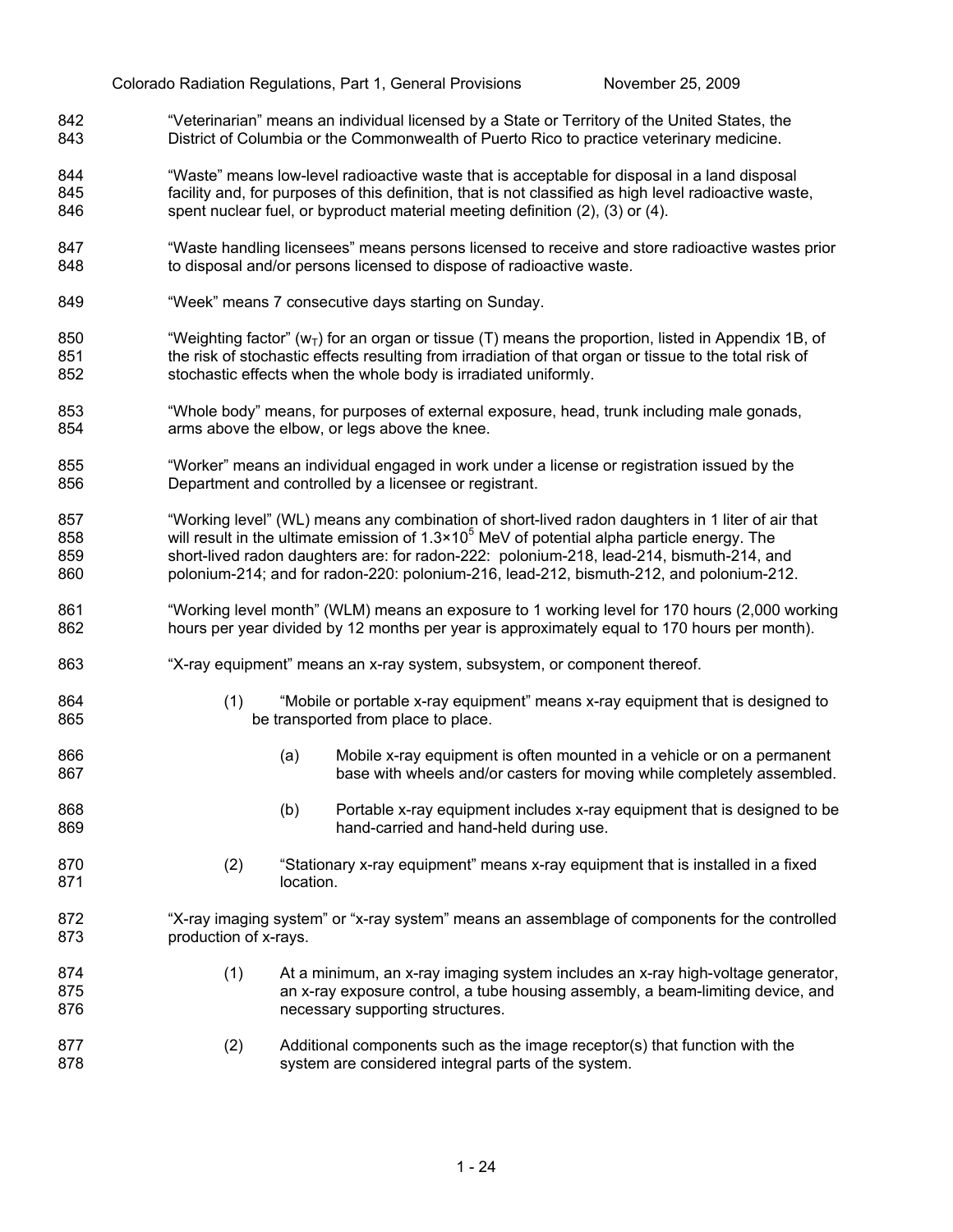879 880 881 882 883 884 "Year" means the period of time beginning in January used to determine compliance with the provisions of these regulations. The licensee or registrant may change the starting date of the year used to determine compliance by the licensee or registrant provided that the change is made at the beginning of the year. If a transition from one licensee or registrant to another occurs during a year, each licensee or registrant shall assure that no day is omitted or duplicated in consecutive years. See also "quarter".

#### 885 **COMMUNICATIONS AND REFERENCED MATERIALS**

#### 886 **1.3 Communications.**

887 888 1.3.1 All communications and reports concerning parts of these regulations, and applications filed thereunder, should be addressed to the Department.

#### 889 **1.4 Referenced Materials.**

- 890 891 892 1.4.1 Parts of these regulations incorporate by reference (as identified within a particular section) materials originally published elsewhere. These regulations do not include amendments to or editions of incorporated materials published later than the effective date of the particular section.
- 893 894 1.4.2 The Department of Public Health and Environment maintains copies of the complete text of the incorporated materials for public inspection during regular business hours.
- 895 896 897 1.4.3 The Hazardous Materials And Waste Management Division will provide certified copies of any non-copyrighted referenced material at cost upon request. Information regarding how the incorporated material may be obtained or examined is available from:
- 898 Director, Hazardous Materials and Waste Management Division
- 899 Colorado Department of Public Health and Environment
- 900 4300 Cherry Creek Drive South
- 901 Denver, CO 80246-1530
- 902 903 904 905 1.4.4 In accordance with Section 24-4-103(12.5)(c)(ii)(C), CRS, copies of any material that has been incorporated by reference have been provided to the State Publications Depository Library and Distribution Center and are available for interlibrary loan. The incorporated materials may be examined at any state publications depository library.

#### 906 **EXEMPTION FROM THE REGULATORY REQUIREMENTS**

#### 907 **1.5 Exemptions.**

908 909 910 1.5.1 The Department may, upon application or upon its own initiative, grant such exemption or exception from a requirement of these regulations as it determines is authorized by law and will not result in undue hazard to public health and safety or property.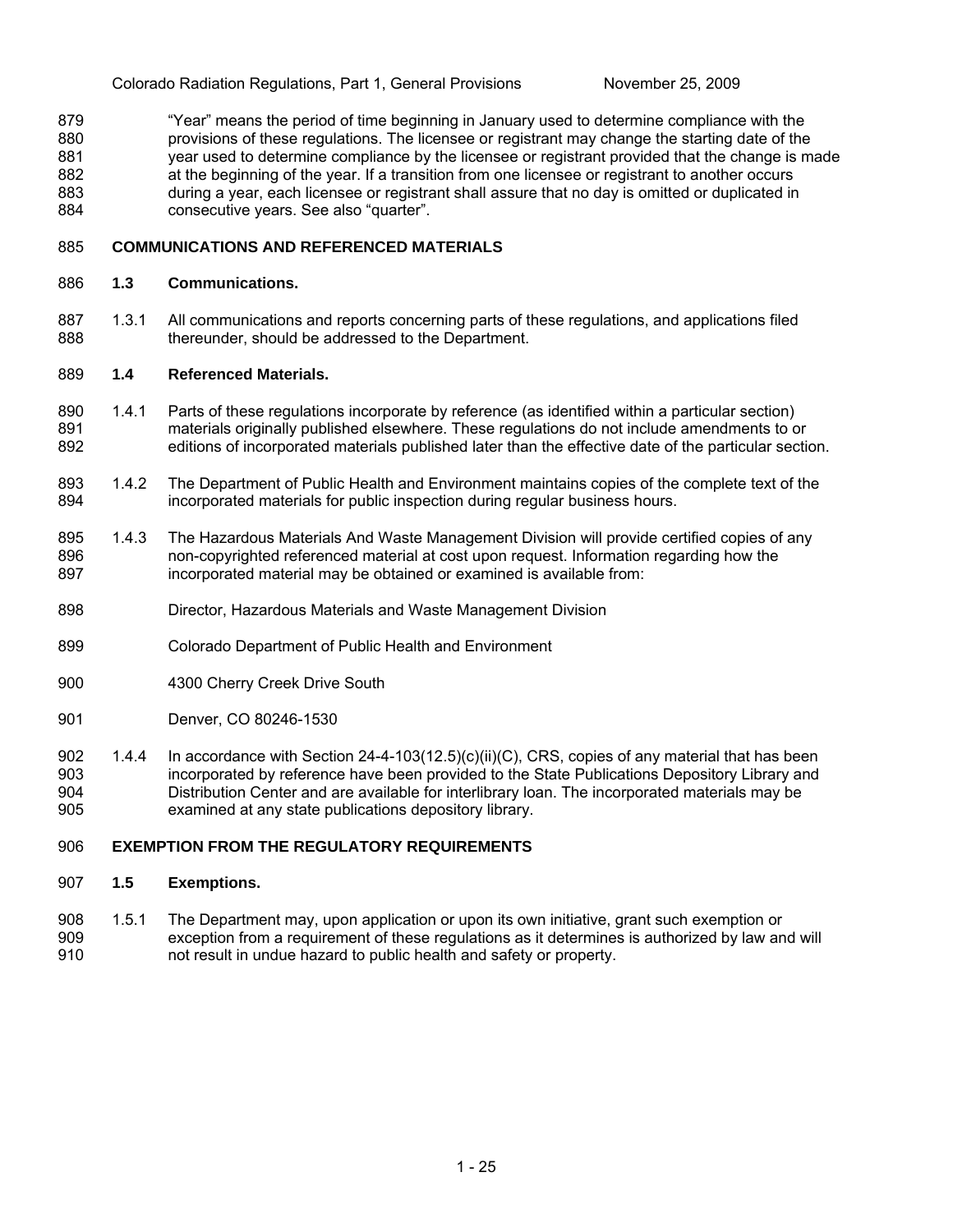- 911 912 913 914 1.5.2 Any U.S. Department of Energy contractor or subcontractor and any U.S. Nuclear Regulatory Commission contractor or subcontractor of the following categories operating within this State is exempt from these regulations to the extent that such contractor or subcontractor under his contract receives, possesses, uses, transfers or acquires sources of radiation:
- 915 916 917 918 1.5.2.1 Prime contractors performing work for the U.S. Department of Energy at U.S. Government-owned or -controlled sites, including the transportation of sources of radiation to or from such sites and the performance of contract services during temporary interruptions of such transportation;
- 919 920 921 1.5.2.2 Prime contractors of the U.S. Department of Energy performing research in, or development, manufacture, storage, testing, or transportation of, atomic weapons or components thereof;
- 922 923 1.5.2.3 Prime contractors of the U.S. Department of Energy using or operating nuclear reactors or other nuclear devices in a U. S. Government-owned vehicle or vessel; and
- 924 925 926 1.5.2.4 Any other prime contractor or subcontractor of the U.S. Department of Energy or of the U.S. Nuclear Regulatory Commission when the State and the U.S. Nuclear Regulatory Commission jointly determine that:
	- (1) The exemption of the prime contractor or subcontractor is authorized by law; and
- 928 929 930 (2) Under the terms of the contract or subcontract, there is adequate assurance that the work thereunder can be accomplished without undue risk to the public health and safety.

#### 931 **GENERAL REGULATORY REQUIREMENTS**

932 **1.6 Records.** 

927

- 933 934 1.6.1 Each licensee and registrant shall maintain records showing the receipt, transfer, and disposal of all sources of radiation.
- 935 1.6.2 Additional record requirements are specified elsewhere in these regulations.

#### 936 **1.7 Inspections.**

- 937 938 939 1.7.1 Each licensee and registrant shall afford the Department at all reasonable times opportunity to inspect sources of radiation and the premises and facilities wherein such sources of radiation are used, stored and/or located.
- 940 941 1.7.2 Each licensee and registrant shall make available to the Department for inspection, at all reasonable times, records maintained pursuant to these regulations.
- 942 **1.8 Tests.**
- 943 944 945 1.8.1 Each licensee and registrant shall perform upon instructions from the Department, or shall permit the Department to perform, such reasonable tests as the Department deems appropriate or necessary including, but not limited to, tests of:
- 946 1.8.1.1 Sources of radiation;
- 947 1.8.1.2 Facilities wherein sources of radiation are used, stored and/or located;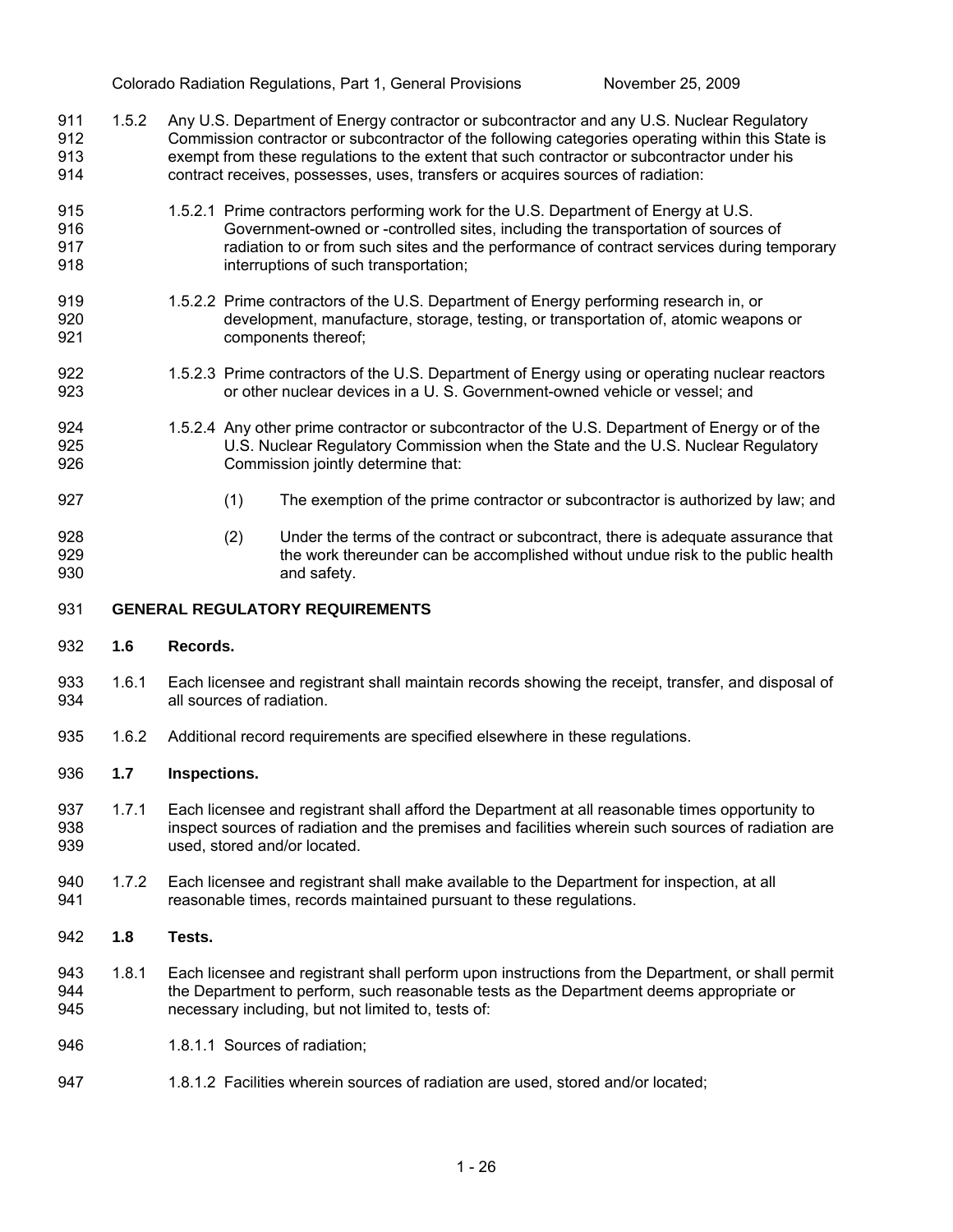- 948 1.8.1.3 Radiation detection and monitoring instruments; and
- 949 950 1.8.1.4 Other equipment and devices used in connection with utilization or storage of licensed or registered sources of radiation.

#### 951 **ADDITIONAL REGULATORY REQUIREMENTS**

#### 952 **1.9 Additional Requirements.**

953 954 955 1.9.1 The Department may, by rule, regulation, or order, impose upon any licensee or registrant such requirements in addition to those established in these regulations, as it deems appropriate or necessary to minimize danger to public health and safety or property.

#### 956 **ENFORCEMENT REQUIREMENTS**

#### 957 **1.10 Violations.**

- 958 959 1.10.1 An injunction or other court order may be obtained prohibiting any violation of any provision of the Act or any regulation or order issued thereunder.
- 960 961 962 1.10.2 Any person who willfully violates any provision of the Act or any regulation or order issued thereunder may be guilty of a misdemeanor and, upon conviction, may be punished by fine or imprisonment or both, as provided by law.
- 963 964 1.10.3 Additionally, any person who violates any provision of the Act or any regulation may be subject to a civil penalty as provided for in Part 13 or these regulations.
- 965 966 1.10.4 Submittal of false information shall be sufficient basis for rejecting or revoking any Department license, registration, certification or other acceptance, approval or permit.

#### 967 **1.11 Impounding.**

968 1.11.1 Sources of radiation shall be subject to impounding pursuant to the Act.

#### 969 **1.12 Prohibited Uses.**

970 971 1.12.1 A radiation producing machine or radioactive material shall not be used except in accord with these regulations.

#### 972 **SEVERABILITY**

#### 973 **1.13 Severability.**

- 974 975 976 1.13.1 Each provision of these regulations is severable, and if any provision or the application of the provision to any circumstance is held invalid, the application of such provision to other circumstances, and the remainder of these regulations shall not be affected thereby.
- 977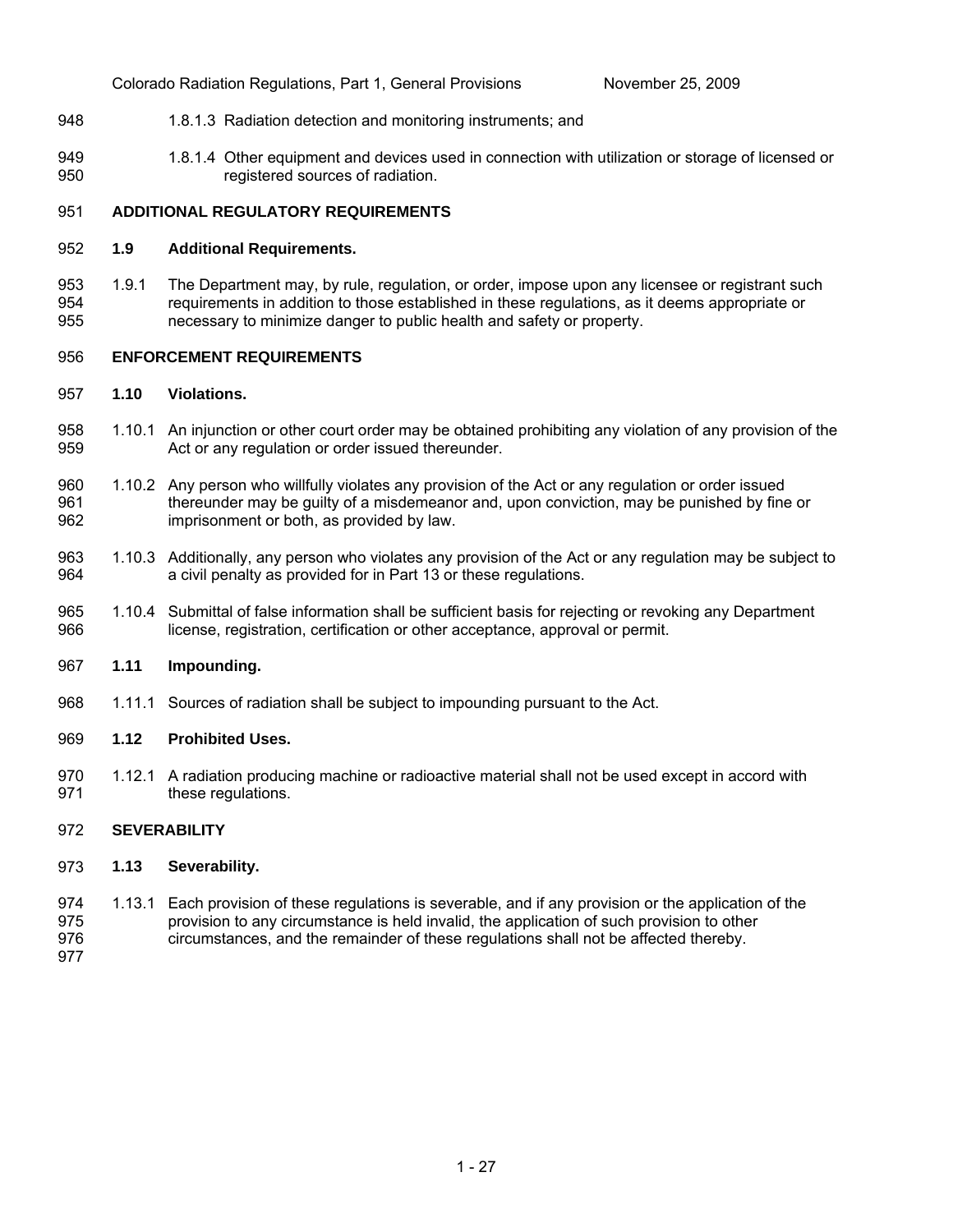## 978 **PART 1, APPENDIX 1A: QUALITY FACTORS**

979 980 1A.1 Table 1A-1 lists the quality factors for converting absorbed dose in gray equal to 1 Sv or the absorbed dose in rad equal to 1 rem.

TABLE 1A-1: QUALITY FACTORS AND ABSORBED DOSE EQUIVALENCIES

| Type of radiation                                                                                       | Quality factor<br>(Q) | Absorbed dose equal to<br>a unit dose equivalent |
|---------------------------------------------------------------------------------------------------------|-----------------------|--------------------------------------------------|
| X, gamma, or beta radiation and high-speed electrons 1                                                  |                       |                                                  |
| Alpha particles, multiple-charged particles, fission<br>fragments and heavy particles of unknown charge | 20                    | 0.05                                             |
| Neutrons of unknown energy                                                                              | 10                    | 0.1                                              |
| High-energy protons                                                                                     | 10                    | 0.1                                              |

981 982 983 984 985 986 987 1A.2 If it is more convenient to measure the neutron fluence rate than to determine the neutron dose equivalent rate in sievert per hour or rem per hour, 0.01 Sv (1 rem) of neutron radiation of unknown energies may be assumed to result from a total fluence of 25 million neutrons per square centimeter incident upon the body. If sufficient information exists to estimate the approximate energy distribution of the neutrons, the licensee or registrant may use the fluence rate per unit dose equivalent or the appropriate Q value from Table 1A-2 to convert a measured tissue dose in gray or rad to dose equivalent in sievert or rem.

> TABLE 1A-2: MEAN QUALITY FACTORS (Q) AND FLUENCE PER UNIT DOSE EQUIVALENT FOR MONOENERGETIC NEUTRONS

| Neutron energy<br>(MeV)        | Quality factor <sup>6</sup><br>(Q) | Fluence per unit<br>dose equivalent'<br>(neutrons $cm^{-2}$ rem <sup>-1</sup> ) | Fluence per unit<br>dose equivalent $^7$<br>(neutrons $cm^{-2}$ Sv <sup>-1</sup> ) |
|--------------------------------|------------------------------------|---------------------------------------------------------------------------------|------------------------------------------------------------------------------------|
| $2.5 \times 10^{-8}$ (thermal) | $\overline{2}$                     | 980×10 <sup>6</sup>                                                             | $980 \times 10^8$                                                                  |
| $1 \times 10^{-7}$             | 2                                  | $980 \times 10^6$                                                               | $980 \times 10^8$                                                                  |
| $1 \times 10^{-6}$             | 2                                  | $810 \times 10^6$                                                               | $810 \times 10^8$                                                                  |
| $1 \times 10^{-5}$             | $\overline{2}$                     | $810 \times 10^6$                                                               | $810 \times 10^8$                                                                  |
| $1 \times 10^{-4}$             | $\overline{2}$                     | 840×10 <sup>6</sup>                                                             | 840×10 <sup>8</sup>                                                                |
| $1 \times 10^{-3}$             | $\overline{2}$                     | 980×10 <sup>6</sup>                                                             | $980 \times 10^8$                                                                  |
| $1 \times 10^{-2}$             | 2.5                                | $1010 \times 10^{6}$                                                            | $1010 \times 10^{8}$                                                               |
| $1 \times 10^{-1}$             | 7.5                                | $170 \times 10^{6}$                                                             | $170 \times 10^8$                                                                  |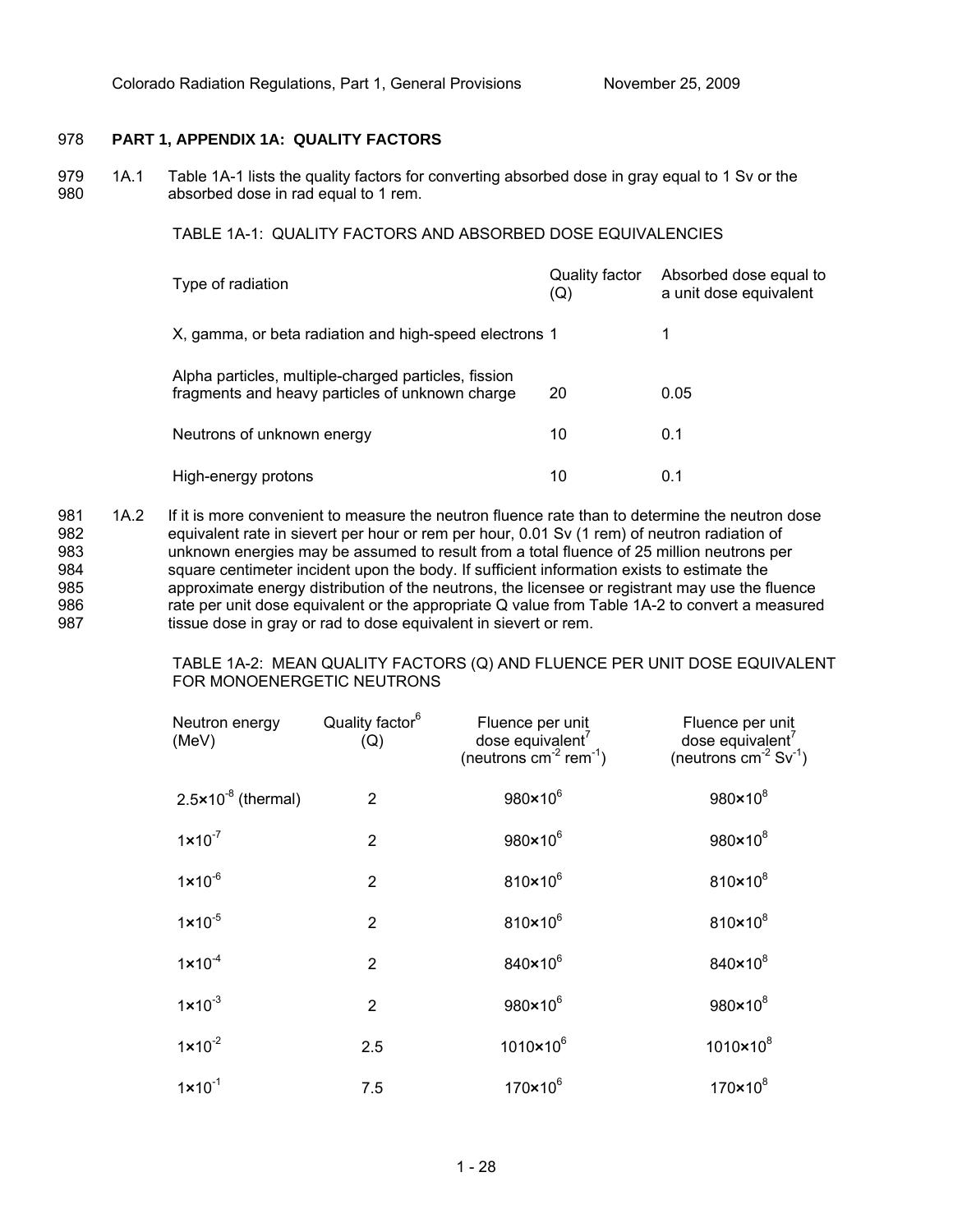| TABLE 1A-2: MEAN QUALITY FACTORS (Q) AND FLUENCE PER UNIT DOSE EQUIVALENT |  |
|---------------------------------------------------------------------------|--|
| FOR MONOENERGETIC NEUTRONS                                                |  |

| Neutron energy<br>(MeV) | Quality factor <sup>6</sup><br>(Q) | Fluence per unit<br>dose equivalent $^7$<br>(neutrons $cm^{-2}$ rem <sup>-1</sup> ) | Fluence per unit<br>dose equivalent $^7$<br>(neutrons $cm-2 Sv-1$ ) |
|-------------------------|------------------------------------|-------------------------------------------------------------------------------------|---------------------------------------------------------------------|
| $5 \times 10^{-1}$      | 11                                 | $39 \times 10^6$                                                                    | $39 \times 10^8$                                                    |
| $\mathbf 1$             | 11                                 | $27 \times 10^6$                                                                    | $27 \times 10^8$                                                    |
| 2.5                     | $\boldsymbol{9}$                   | $29 \times 10^6$                                                                    | $29 \times 10^8$                                                    |
| 5                       | 8                                  | $23 \times 10^6$                                                                    | $23 \times 10^8$                                                    |
| $\overline{7}$          | $\overline{7}$                     | $24 \times 10^6$                                                                    | $24 \times 10^8$                                                    |
| 10                      | 6.5                                | $24 \times 10^6$                                                                    | $24 \times 10^8$                                                    |
| 14                      | 7.5                                | $17 \times 10^6$                                                                    | $17 \times 10^8$                                                    |
| 20                      | 8                                  | $16 \times 10^6$                                                                    | $16 \times 10^8$                                                    |
| 40                      | $\overline{7}$                     | $14\times10^6$                                                                      | $14\times10^8$                                                      |
| 60                      | 5.5                                | $16 \times 10^6$                                                                    | $16 \times 10^8$                                                    |
| 100                     | $\overline{\mathbf{4}}$            | $20 \times 10^6$                                                                    | $20 \times 10^8$                                                    |
| 200                     | 3.5                                | $19\times10^6$                                                                      | $19 \times 10^8$                                                    |
| 300                     | 3.5                                | $16 \times 10^6$                                                                    | $16 \times 10^8$                                                    |
| 400                     | 3.5                                | $14\times10^6$                                                                      | $14\times10^8$                                                      |

6 Value of quality factor (Q) at the point where the dose equivalent is maximum in a 30-centimeter diameter cylinder tissue-equivalent phantom.

989 990 991

988

7 Monoenergetic neutrons incident normally on a 30-centimeter diameter cylinder tissue-equivalent phantom.